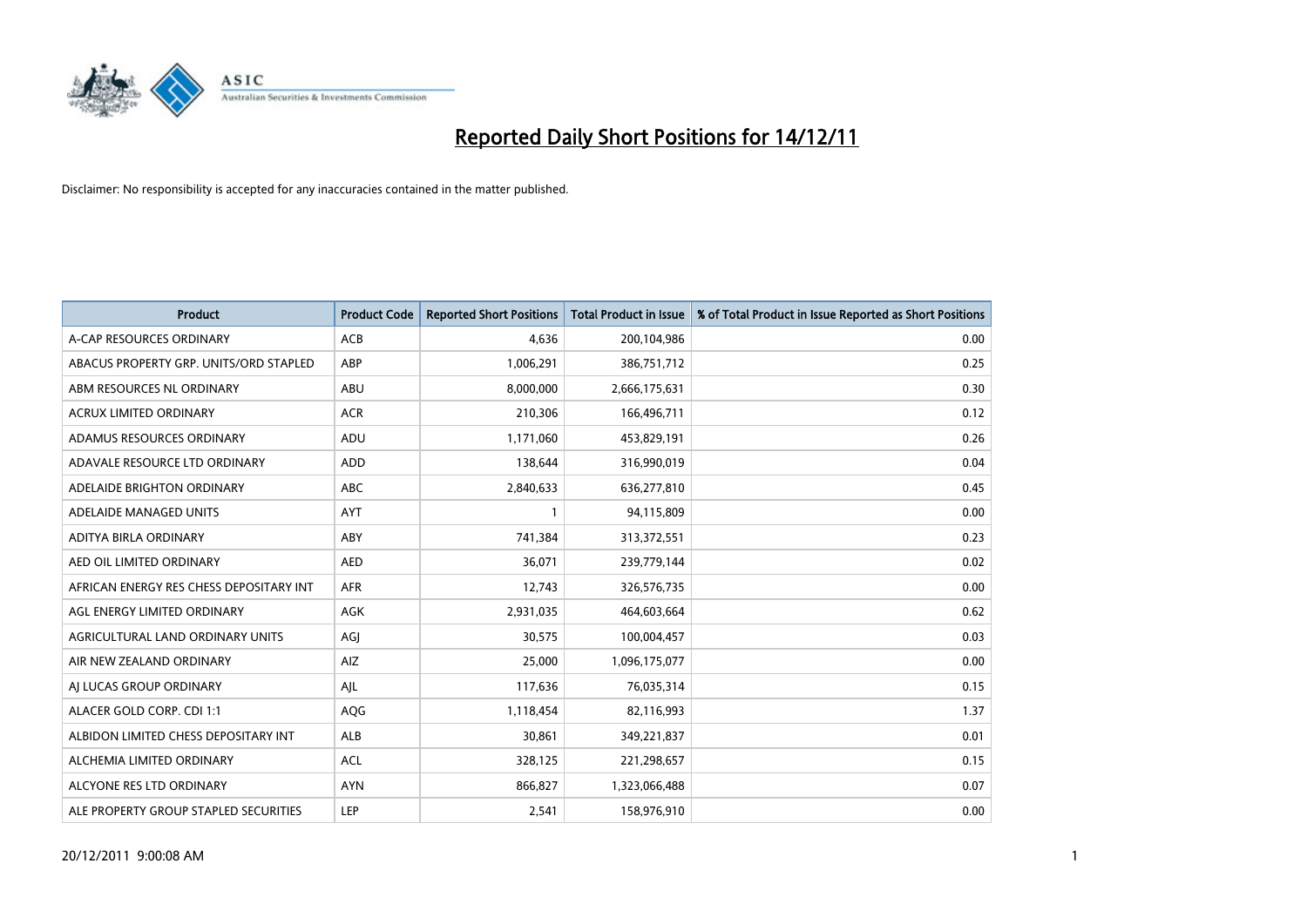

| <b>Product</b>                         | <b>Product Code</b> | <b>Reported Short Positions</b> | <b>Total Product in Issue</b> | % of Total Product in Issue Reported as Short Positions |
|----------------------------------------|---------------------|---------------------------------|-------------------------------|---------------------------------------------------------|
| ALESCO CORPORATION ORDINARY            | <b>ALS</b>          | 2,406,824                       | 94,193,403                    | 2.55                                                    |
| ALKANE RESOURCES LTD ORDINARY          | <b>ALK</b>          | 8,418,710                       | 269,028,158                   | 3.13                                                    |
| ALLIANCE RESOURCES ORDINARY            | AGS                 | 13,756                          | 341,172,309                   | 0.00                                                    |
| ALLIED GOLD MIN PLC CDI 1:1            | <b>ALD</b>          | 5,261                           | 73,165,755                    | 0.01                                                    |
| ALLIED HEALTH LTD ORDINARY             | AHZ                 | 134,528                         | 656,382,383                   | 0.02                                                    |
| ALTONA MINING LTD ORDINARY             | <b>AOH</b>          | 906,859                         | 518,687,704                   | 0.18                                                    |
| ALUMINA LIMITED ORDINARY               | <b>AWC</b>          | 35,548,563                      | 2,440,196,187                 | 1.48                                                    |
| AMADEUS ENERGY ORDINARY                | AMU                 | 454,000                         | 274,786,018                   | 0.17                                                    |
| AMALGAMATED HOLDINGS ORDINARY          | <b>AHD</b>          | 664                             | 157,480,461                   | 0.00                                                    |
| AMCOR LIMITED ORDINARY                 | <b>AMC</b>          | 5,785,490                       | 1,213,746,007                 | 0.45                                                    |
| AMP LIMITED ORDINARY                   | AMP                 | 10,240,250                      | 2,854,672,784                 | 0.34                                                    |
| AMPELLA MINING ORDINARY                | <b>AMX</b>          | 729,317                         | 205,985,108                   | 0.35                                                    |
| ANGLOGOLD ASHANTI CDI 5:1              | AGG                 | 1,000                           | 89,207,765                    | 0.00                                                    |
| ANSELL LIMITED ORDINARY                | <b>ANN</b>          | 2,777,812                       | 130,656,668                   | 2.12                                                    |
| ANTARES ENERGY LTD ORDINARY            | AZZ                 | 91,636                          | 263,000,000                   | 0.03                                                    |
| ANZ BANKING GRP LTD ORDINARY           | ANZ                 | 23,307,649                      | 2,634,777,566                 | 0.86                                                    |
| APA GROUP STAPLED SECURITIES           | <b>APA</b>          | 7,839,805                       | 639,334,625                   | 1.20                                                    |
| APEX MINERALS NL ORDINARY              | <b>AXM</b>          | 885,146                         | 5,550,243,713                 | 0.02                                                    |
| APN EUROPEAN RETAIL UNITS STAPLED SEC. | <b>AEZ</b>          | 11,832                          | 544,910,660                   | 0.00                                                    |
| APN NEWS & MEDIA ORDINARY              | <b>APN</b>          | 25,125,288                      | 630,211,415                   | 3.97                                                    |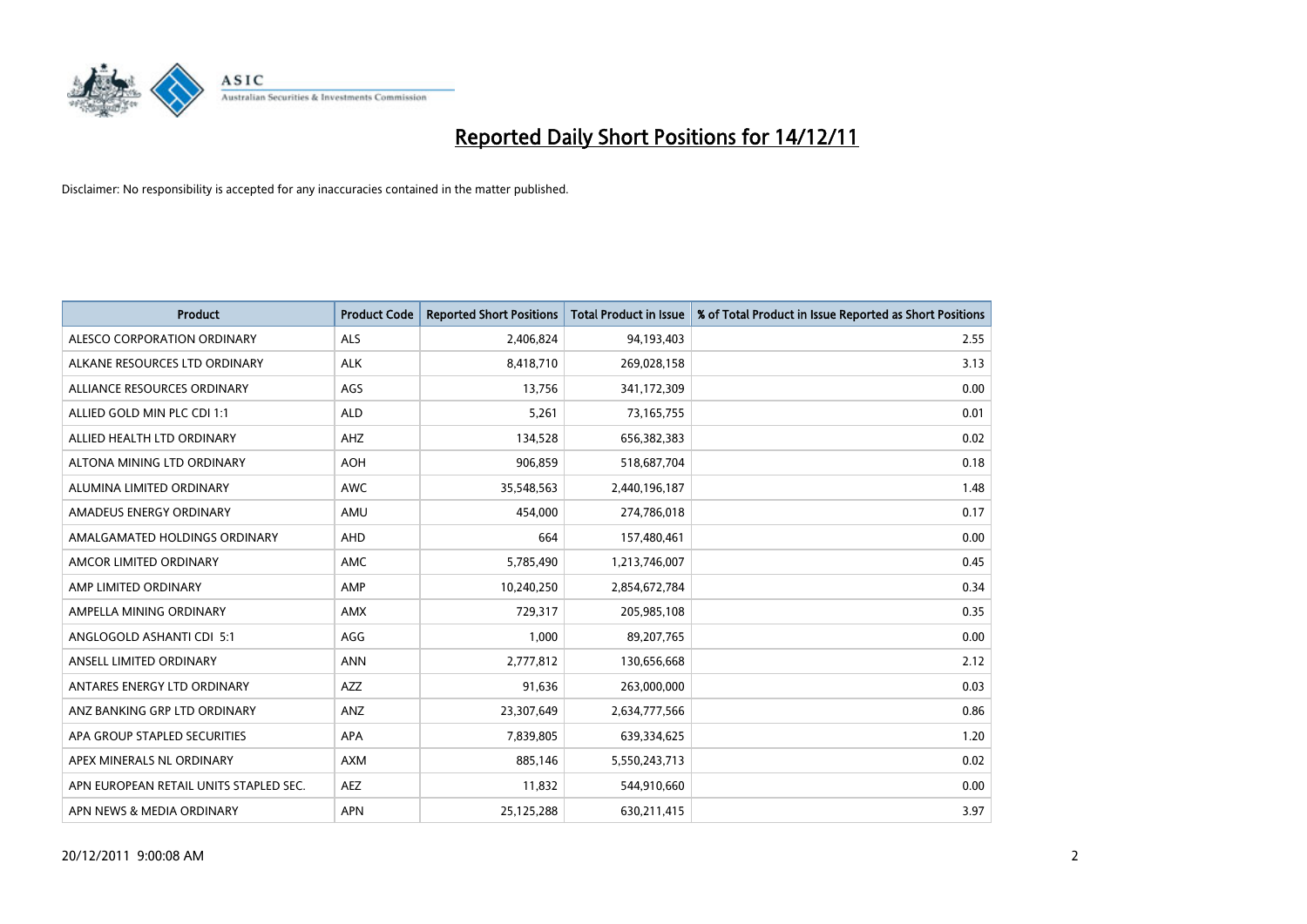

| <b>Product</b>                          | <b>Product Code</b> | <b>Reported Short Positions</b> | <b>Total Product in Issue</b> | % of Total Product in Issue Reported as Short Positions |
|-----------------------------------------|---------------------|---------------------------------|-------------------------------|---------------------------------------------------------|
| AQUARIUS PLATINUM. ORDINARY             | <b>AOP</b>          | 2,941,352                       | 470,312,578                   | 0.60                                                    |
| AQUILA RESOURCES BONUS DEFERRED         | <b>AQABB</b>        | 262,420                         | 37,436,849                    | 0.69                                                    |
| AQUILA RESOURCES ORDINARY               | <b>AQA</b>          | 5,918,407                       | 374,368,499                   | 1.54                                                    |
| ARAFURA RESOURCE LTD ORDINARY           | <b>ARU</b>          | 11,836,701                      | 367,980,342                   | 3.18                                                    |
| ARB CORPORATION ORDINARY                | <b>ARP</b>          | 14,810                          | 72,481,302                    | 0.01                                                    |
| ARDENT LEISURE GROUP STAPLED SECURITIES | AAD                 | 282,642                         | 324,236,390                   | 0.08                                                    |
| ARISTOCRAT LEISURE ORDINARY             | ALL                 | 22,021,707                      | 543,181,024                   | 4.05                                                    |
| ASCIANO LIMITED DEFERRED SETTLEMENT     | <b>AIODC</b>        | 11,956,448                      | 975,367,961                   | 1.22                                                    |
| ASG GROUP LIMITED ORDINARY              | <b>ASZ</b>          | 171,613                         | 171,456,889                   | 0.10                                                    |
| ASPEN GROUP ORD/UNITS STAPLED           | <b>APZ</b>          | 1,109,658                       | 591,084,183                   | 0.19                                                    |
| ASPIRE MINING LTD ORDINARY              | <b>AKM</b>          | 686,150                         | 620,594,556                   | 0.10                                                    |
| <b>ASTON RES LTD ORDINARY</b>           | <b>AZT</b>          | 1,221,374                       | 204,668,861                   | 0.57                                                    |
| ASTRO JAP PROP GROUP STAPLED SECURITIES | AIA                 | 22,295                          | 58,445,002                    | 0.03                                                    |
| ASX LIMITED ORDINARY                    | ASX                 | 2,554,930                       | 175,136,729                   | 1.45                                                    |
| ATLAS IRON LIMITED ORDINARY             | <b>AGO</b>          | 17,856,184                      | 894,684,560                   | 1.97                                                    |
| AURORA OIL & GAS ORDINARY               | <b>AUT</b>          | 11,490,003                      | 411,655,343                   | 2.78                                                    |
| AUSDRILL LIMITED ORDINARY               | ASL                 | 137,018                         | 303,154,822                   | 0.03                                                    |
| AUSENCO LIMITED ORDINARY                | AAX                 | 1,400,661                       | 123,258,843                   | 1.13                                                    |
| <b>AUSTAL LIMITED ORDINARY</b>          | ASB                 | 291,650                         | 188,069,638                   | 0.15                                                    |
| AUSTAR UNITED ORDINARY                  | <b>AUN</b>          | 12,543,403                      | 1,271,505,737                 | 0.99                                                    |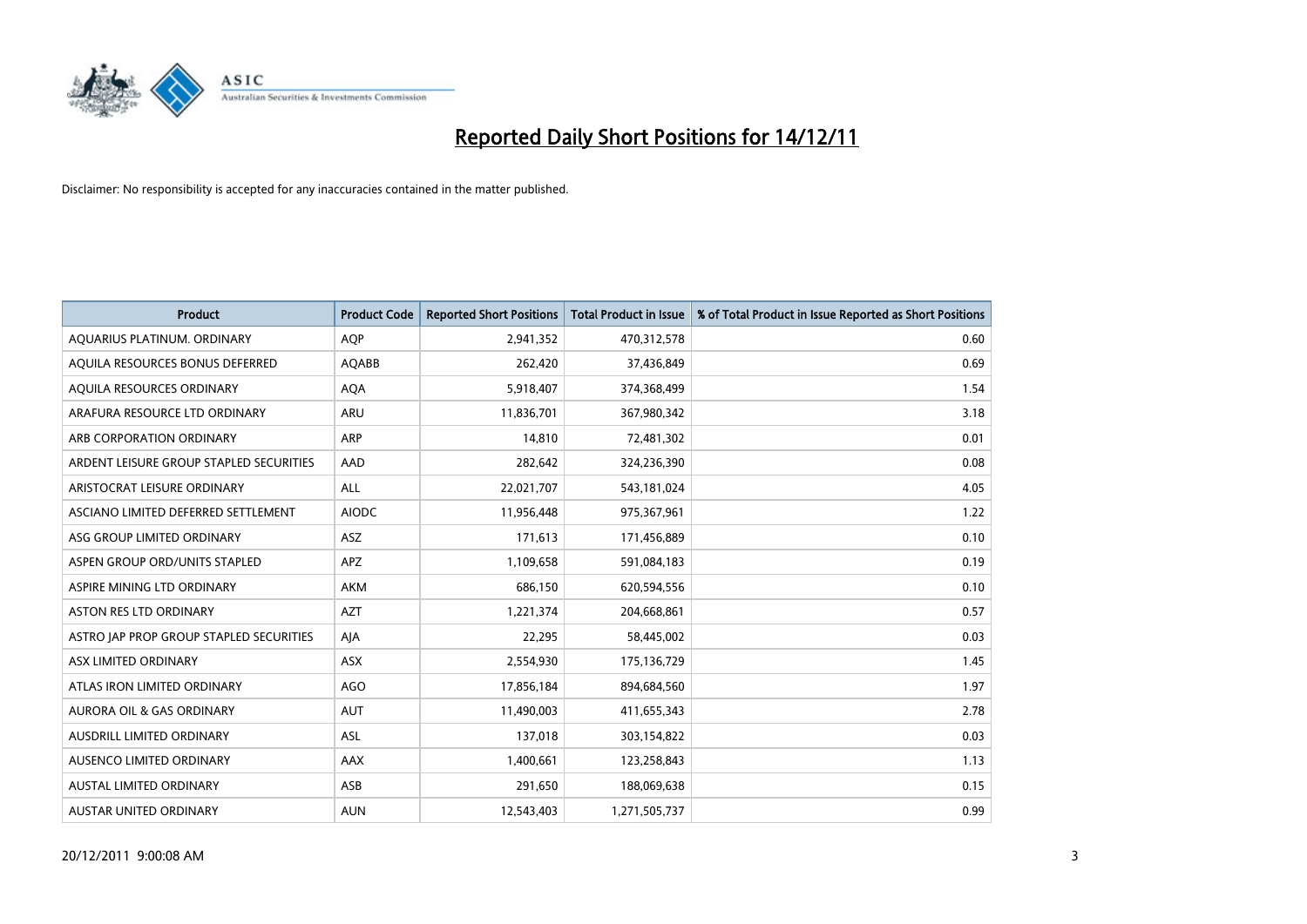

| <b>Product</b>                       | <b>Product Code</b> | <b>Reported Short Positions</b> | <b>Total Product in Issue</b> | % of Total Product in Issue Reported as Short Positions |
|--------------------------------------|---------------------|---------------------------------|-------------------------------|---------------------------------------------------------|
| AUSTBROKERS HOLDINGS ORDINARY        | <b>AUB</b>          | $\overline{2}$                  | 55,419,436                    | 0.00                                                    |
| AUSTIN ENGINEERING ORDINARY          | <b>ANG</b>          | 50,073                          | 72,014,403                    | 0.06                                                    |
| <b>AUSTRALAND ASSETS ASSETS</b>      | AAZPB               | 1,168                           | 2,750,000                     | 0.04                                                    |
| AUSTRALAND PROPERTY STAPLED SECURITY | <b>ALZ</b>          | 459,173                         | 576,846,597                   | 0.06                                                    |
| AUSTRALIAN AGRICULT, ORDINARY        | AAC                 | 946,305                         | 312,892,824                   | 0.29                                                    |
| AUSTRALIAN EDUCATION UNITS           | <b>AEU</b>          | 625,000                         | 175,465,397                   | 0.36                                                    |
| AUSTRALIAN INFRASTR, UNITS/ORDINARY  | <b>AIX</b>          | 11,700,197                      | 620,733,944                   | 1.88                                                    |
| <b>AUSTRALIAN MINES LTD ORDINARY</b> | <b>AUZ</b>          | 1,400,000                       | 636,910,317                   | 0.22                                                    |
| AUSTRALIAN PHARM, ORDINARY           | API                 | 700,790                         | 488,115,883                   | 0.14                                                    |
| AUTOMOTIVE HOLDINGS ORDINARY         | <b>AHE</b>          | 4,336                           | 260,579,682                   | 0.00                                                    |
| AVEXA LIMITED ORDINARY               | <b>AVX</b>          | 243,657                         | 847,688,779                   | 0.03                                                    |
| AWE LIMITED ORDINARY                 | AWE                 | 1,754,007                       | 521,871,941                   | 0.33                                                    |
| AZIMUTH RES LTD ORDINARY             | <b>AZH</b>          | 50,000                          | 382,309,058                   | 0.01                                                    |
| AZUMAH RESOURCES ORDINARY            | <b>AZM</b>          | 332,745                         | 282,020,356                   | 0.12                                                    |
| <b>BANDANNA ENERGY ORDINARY</b>      | <b>BND</b>          | 1,585,052                       | 528,481,199                   | 0.30                                                    |
| BANK OF QUEENSLAND. ORDINARY         | <b>BOQ</b>          | 10,613,593                      | 225,369,547                   | 4.70                                                    |
| <b>BANNERMAN RESOURCES ORDINARY</b>  | <b>BMN</b>          | 251,602                         | 234,435,934                   | 0.11                                                    |
| <b>BASE RES LIMITED ORDINARY</b>     | <b>BSE</b>          | 1,321,303                       | 460,440,029                   | 0.29                                                    |
| <b>BATHURST RESOURCES ORDINARY</b>   | <b>BTU</b>          | 13,398,833                      | 689,447,997                   | 1.95                                                    |
| <b>BAUXITE RESOURCE LTD ORDINARY</b> | <b>BAU</b>          | 123,797                         | 235,379,896                   | 0.06                                                    |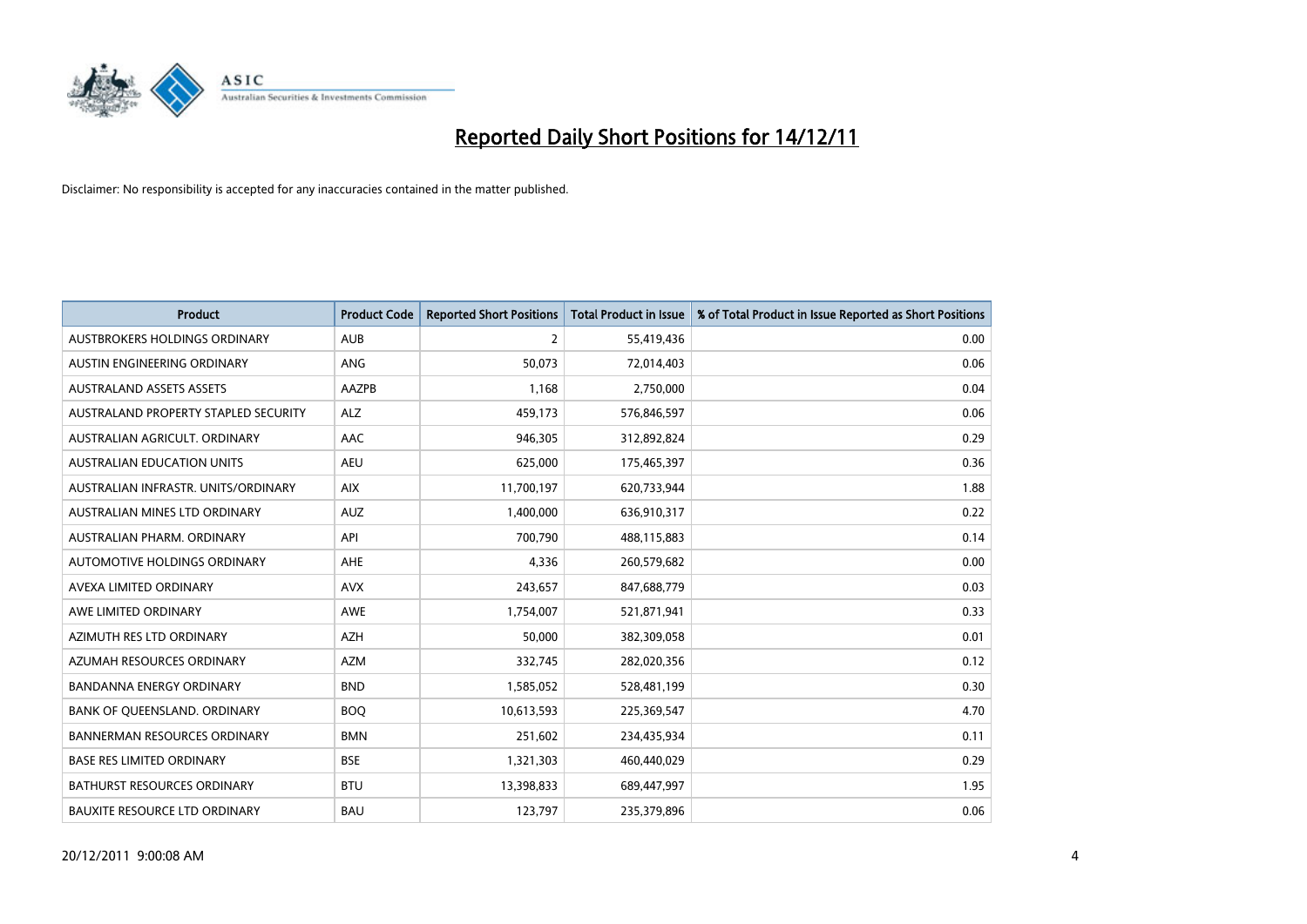

| <b>Product</b>                       | <b>Product Code</b> | <b>Reported Short Positions</b> | <b>Total Product in Issue</b> | % of Total Product in Issue Reported as Short Positions |
|--------------------------------------|---------------------|---------------------------------|-------------------------------|---------------------------------------------------------|
| <b>BC IRON LIMITED ORDINARY</b>      | <b>BCI</b>          | 363,003                         | 95,311,000                    | 0.38                                                    |
| BEACH ENERGY LIMITED ORDINARY        | <b>BPT</b>          | 6,123,431                       | 1,107,635,932                 | 0.55                                                    |
| BEADELL RESOURCE LTD ORDINARY        | <b>BDR</b>          | 4,842,637                       | 657,906,946                   | 0.72                                                    |
| BENDIGO AND ADELAIDE ORDINARY        | <b>BEN</b>          | 6,489,825                       | 365,831,662                   | 1.79                                                    |
| BERKELEY RESOURCES ORDINARY          | <b>BKY</b>          | 237,531                         | 174,298,273                   | 0.14                                                    |
| BETASHARES ASX RES ETF UNITS         | <b>ORE</b>          | 88,220                          | 4,219,665                     | 2.09                                                    |
| <b>BHP BILLITON LIMITED ORDINARY</b> | <b>BHP</b>          | 31,795,483                      | 3,211,496,105                 | 0.95                                                    |
| <b>BILLABONG ORDINARY</b>            | <b>BBG</b>          | 28,527,304                      | 255,102,103                   | 11.21                                                   |
| <b>BIONOMICS LIMITED ORDINARY</b>    | <b>BNO</b>          | 4,393                           | 344,751,779                   | 0.00                                                    |
| <b>BIOTA HOLDINGS ORDINARY</b>       | <b>BTA</b>          | 1,544,387                       | 181,703,711                   | 0.84                                                    |
| <b>BISALLOY STEEL ORDINARY</b>       | <b>BIS</b>          | 84,480                          | 216,455,965                   | 0.04                                                    |
| BKI INVESTMENT LTD ORDINARY          | BKI                 | 508                             | 425,549,573                   | 0.00                                                    |
| <b>BLACKTHORN RESOURCES ORDINARY</b> | <b>BTR</b>          | 35,848                          | 122,918,000                   | 0.03                                                    |
| BLUESCOPE STEEL LTD ORDINARY         | <b>BSL</b>          | 119,073,000                     | 2,700,192,934                 | 4.38                                                    |
| <b>BOART LONGYEAR ORDINARY</b>       | <b>BLY</b>          | 3,865,610                       | 461,163,412                   | 0.82                                                    |
| <b>BOOM LOGISTICS ORDINARY</b>       | <b>BOL</b>          | 337,999                         | 468,663,585                   | 0.07                                                    |
| BORAL LIMITED. ORDINARY              | <b>BLD</b>          | 30,046,611                      | 744,729,957                   | 4.03                                                    |
| BOTSWANA METALS LTD ORDINARY         | <b>BML</b>          | 7,000                           | 143,717,013                   | 0.00                                                    |
| <b>BOW ENERGY LIMITED ORDINARY</b>   | <b>BOW</b>          | 566,342                         | 361,926,672                   | 0.15                                                    |
| <b>BRADKEN LIMITED ORDINARY</b>      | <b>BKN</b>          | 2,512,494                       | 166,624,800                   | 1.48                                                    |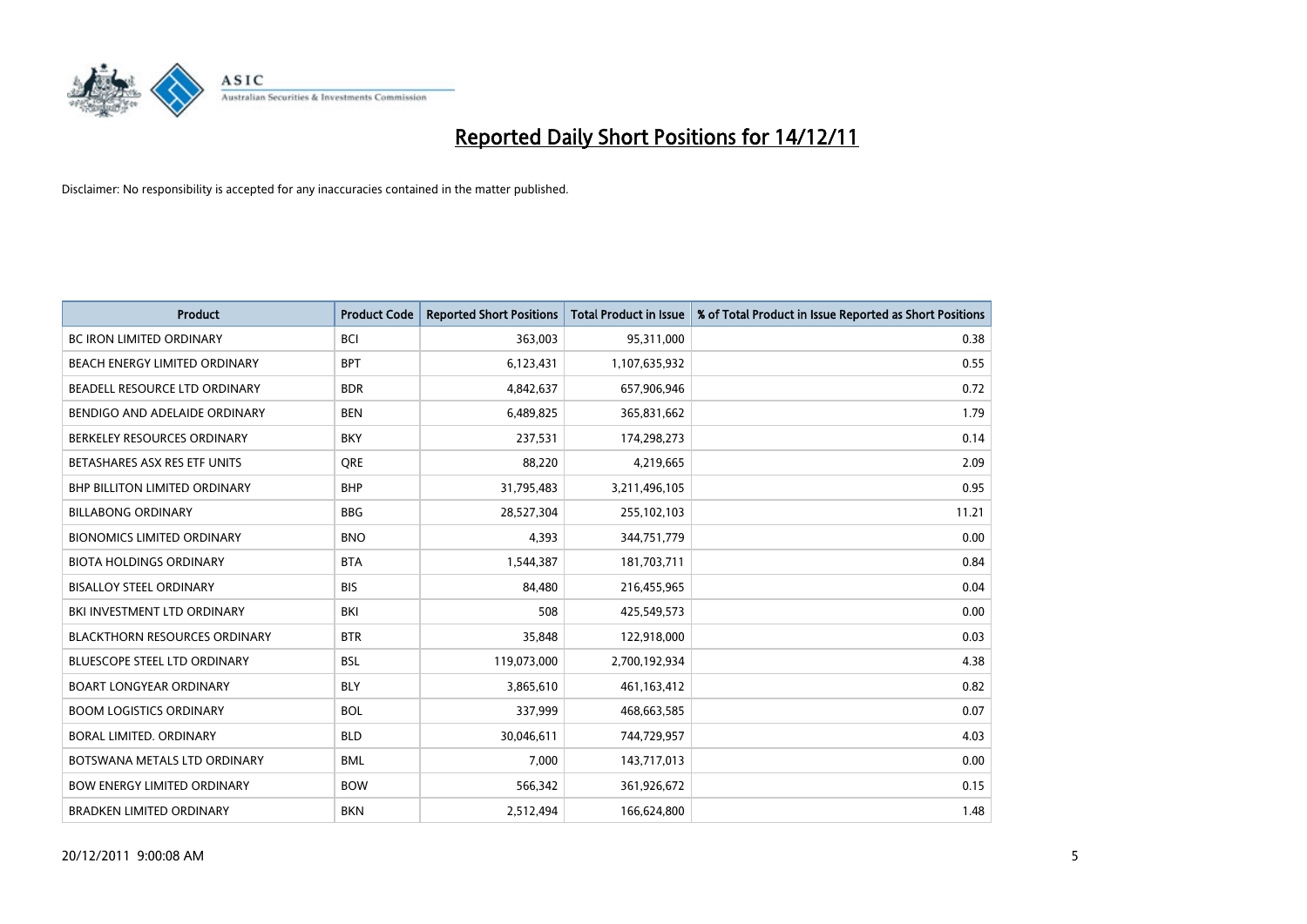

| <b>Product</b>                       | <b>Product Code</b> | <b>Reported Short Positions</b> | <b>Total Product in Issue</b> | % of Total Product in Issue Reported as Short Positions |
|--------------------------------------|---------------------|---------------------------------|-------------------------------|---------------------------------------------------------|
| <b>BRAMBLES LIMITED ORDINARY</b>     | <b>BXB</b>          | 14,023,883                      | 1,480,318,057                 | 0.91                                                    |
| BREVILLE GROUP LTD ORDINARY          | <b>BRG</b>          | 2,739                           | 130,095,322                   | 0.00                                                    |
| <b>BRICKWORKS LIMITED ORDINARY</b>   | <b>BKW</b>          | 54.066                          | 147,567,333                   | 0.03                                                    |
| BROCKMAN RESOURCES ORDINARY          | <b>BRM</b>          | 91,694                          | 144,803,151                   | 0.05                                                    |
| BT INVESTMENT MNGMNT ORDINARY        | <b>BTT</b>          | 1,129,865                       | 267,906,977                   | 0.42                                                    |
| <b>BURU ENERGY ORDINARY</b>          | <b>BRU</b>          | 1,144,482                       | 214,625,477                   | 0.54                                                    |
| <b>BWP TRUST ORDINARY UNITS</b>      | <b>BWP</b>          | 443,537                         | 520,012,793                   | 0.08                                                    |
| CABCHARGE AUSTRALIA ORDINARY         | CAB                 | 583,707                         | 120,437,014                   | 0.47                                                    |
| CALTEX AUSTRALIA ORDINARY            | <b>CTX</b>          | 6,376,148                       | 270,000,000                   | 2.36                                                    |
| <b>CAMPBELL BROTHERS ORDINARY</b>    | <b>CPB</b>          | 785,763                         | 67,503,411                    | 1.16                                                    |
| CAPE LAMBERT RES LTD ORDINARY        | <b>CFE</b>          | 690,188                         | 688,108,792                   | 0.10                                                    |
| CARABELLA RES LTD ORDINARY           | <b>CLR</b>          | 3,327                           | 123,101,882                   | 0.00                                                    |
| <b>CARBON ENERGY ORDINARY</b>        | <b>CNX</b>          | 490,079                         | 767,391,062                   | 0.06                                                    |
| <b>CARDNO LIMITED ORDINARY</b>       | <b>CDD</b>          | 6,551                           | 112,645,932                   | 0.00                                                    |
| CARNARVON PETROLEUM ORDINARY         | <b>CVN</b>          | 1,742,806                       | 693,320,634                   | 0.25                                                    |
| CARNEGIE WAVE ENERGY ORDINARY        | <b>CWE</b>          | 83,000                          | 901,487,627                   | 0.01                                                    |
| <b>CARPATHIAN RESOURCES ORDINARY</b> | <b>CPN</b>          | 75,000                          | 304,535,101                   | 0.02                                                    |
| CARPENTARIA EXP. LTD ORDINARY        | CAP                 | 9,777                           | 98,991,301                    | 0.01                                                    |
| CARSALES.COM LTD ORDINARY            | <b>CRZ</b>          | 12,678,751                      | 234,011,831                   | 5.41                                                    |
| CASH CONVERTERS ORDINARY             | CCV                 | 55,296                          | 379,761,025                   | 0.01                                                    |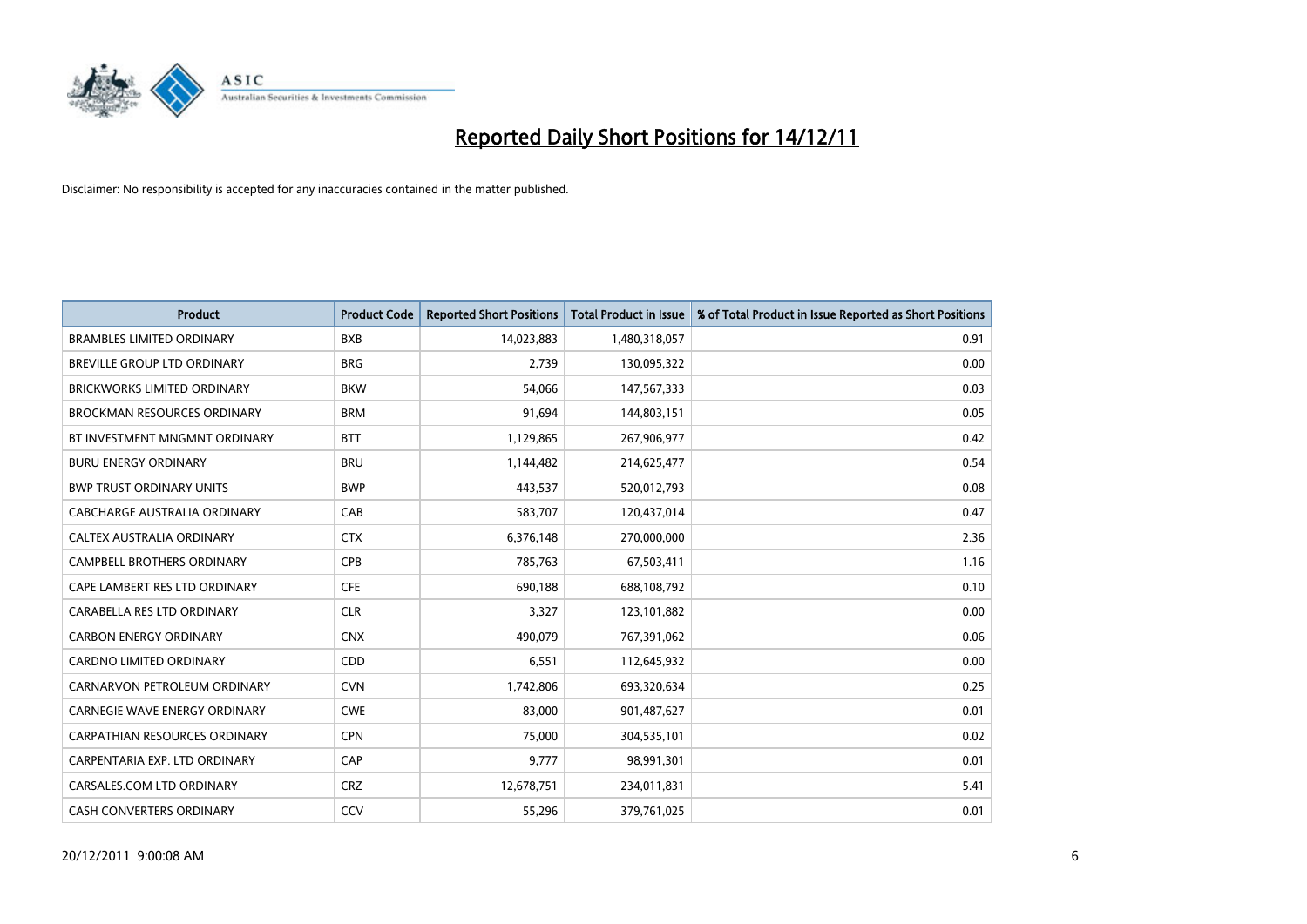

| <b>Product</b>                          | <b>Product Code</b> | <b>Reported Short Positions</b> | Total Product in Issue | % of Total Product in Issue Reported as Short Positions |
|-----------------------------------------|---------------------|---------------------------------|------------------------|---------------------------------------------------------|
| <b>CASPIAN OIL &amp; GAS ORDINARY</b>   | <b>CIG</b>          | 50,000                          | 1,331,500,513          | 0.00                                                    |
| <b>CELLNET GROUP ORDINARY</b>           | <b>CLT</b>          | 1,342                           | 60,978,107             | 0.00                                                    |
| <b>CENTRAL PETROLEUM ORDINARY</b>       | <b>CTP</b>          | 11,455                          | 1,073,304,842          | 0.00                                                    |
| CENTRO PROPERTIES UNITS/ORD STAPLED     | <b>CNP</b>          | 2,537                           | 972,414,514            | 0.00                                                    |
| CENTRO RETAIL AUST ORD/UNIT STAPLED SEC | <b>CRF</b>          | 674,876                         | 1,340,727,759          | 0.04                                                    |
| CENTRO RETAIL GROUP STAPLED SECURITIES  | <b>CER</b>          | 520,304                         | 2,286,399,424          | 0.02                                                    |
| <b>CERAMIC FUEL CELLS ORDINARY</b>      | CFU                 | 357,432                         | 1,366,298,863          | 0.03                                                    |
| <b>CFS RETAIL PROPERTY UNITS</b>        | <b>CFX</b>          | 83,576,803                      | 2,839,591,911          | 2.95                                                    |
| CHALICE GOLD MINES ORDINARY             | <b>CHN</b>          | 200                             | 250,030,886            | 0.00                                                    |
| CHALLENGER DIV.PRO. STAPLED UNITS       | <b>CDI</b>          | 96,520                          | 883,903,667            | 0.00                                                    |
| CHALLENGER INFRAST. STAPLED UNITS       | <b>CIF</b>          | 45,571                          | 316,223,785            | 0.01                                                    |
| <b>CHALLENGER LIMITED ORDINARY</b>      | <b>CGF</b>          | 6,731,083                       | 552,513,723            | 1.22                                                    |
| <b>CHANDLER MACLEOD LTD ORDINARY</b>    | <b>CMG</b>          | 11,970                          | 466,466,720            | 0.00                                                    |
| CHARTER HALL GROUP STAPLED US PROHIBIT. | <b>CHC</b>          | 174,581                         | 308,040,283            | 0.04                                                    |
| <b>CHARTER HALL OFFICE UNIT</b>         | CQO                 | 6,502,994                       | 493,319,730            | 1.30                                                    |
| <b>CHARTER HALL RETAIL UNITS</b>        | <b>COR</b>          | 1,347,718                       | 299,628,571            | 0.44                                                    |
| <b>CHORUS LIMITED ORDINARY</b>          | <b>CNU</b>          | 2,091,918                       | 385,082,123            | 0.53                                                    |
| CITIGOLD CORP LTD ORDINARY              | <b>CTO</b>          | 2,059,217                       | 1,105,078,301          | 0.18                                                    |
| CLINUVEL PHARMACEUT, ORDINARY           | <b>CUV</b>          | 4,127                           | 30,394,206             | 0.01                                                    |
| <b>CLOUGH LIMITED ORDINARY</b>          | <b>CLO</b>          | 129,175                         | 769,416,269            | 0.02                                                    |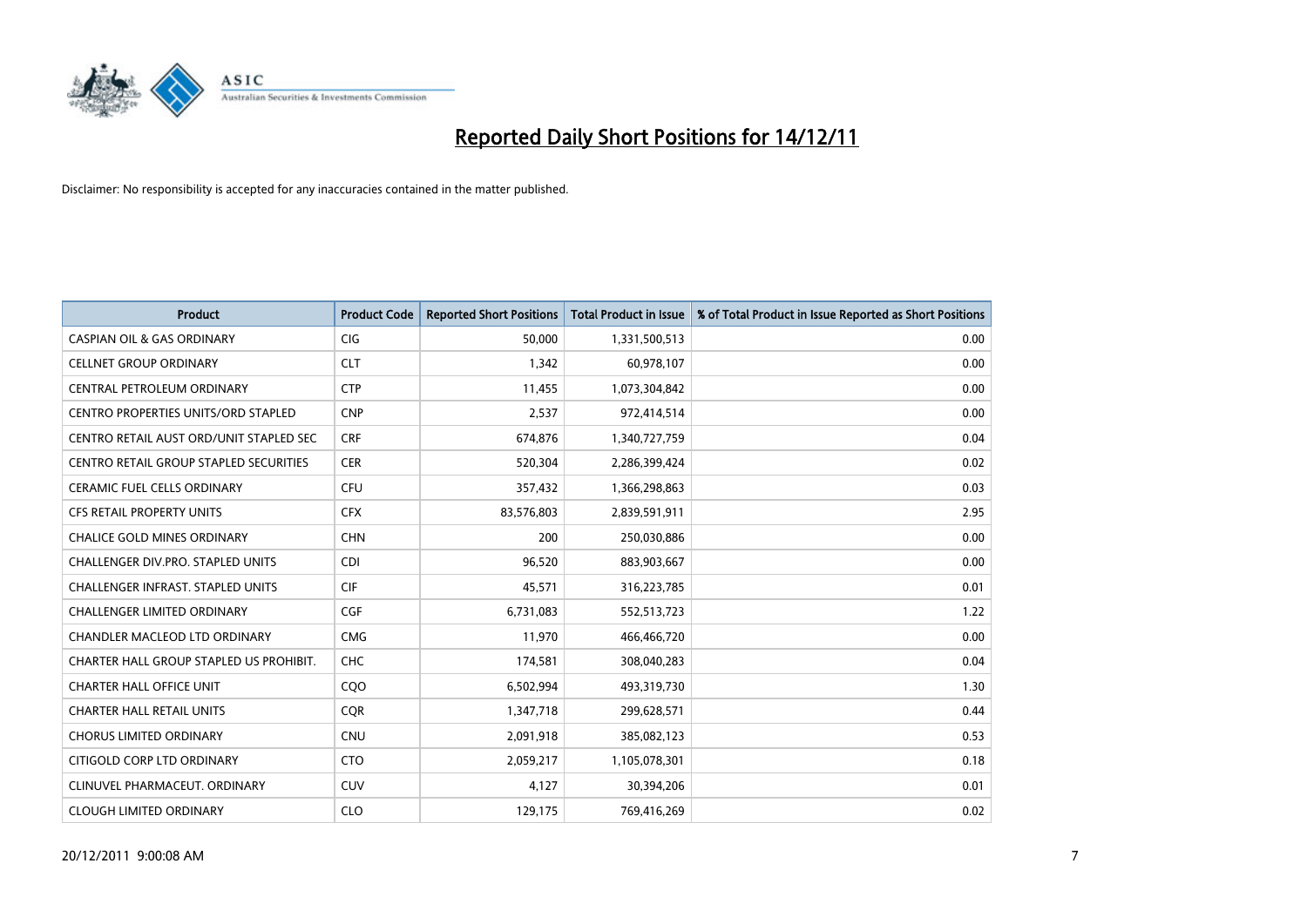

| <b>Product</b>                     | <b>Product Code</b> | <b>Reported Short Positions</b> | <b>Total Product in Issue</b> | % of Total Product in Issue Reported as Short Positions |
|------------------------------------|---------------------|---------------------------------|-------------------------------|---------------------------------------------------------|
| <b>COAL &amp; ALLIED ORDINARY</b>  | <b>CNA</b>          | 5,619                           | 86,584,735                    | 0.01                                                    |
| COAL OF AFRICA LTD ORDINARY        | <b>CZA</b>          | 425,666                         | 611,960,610                   | 0.06                                                    |
| <b>COALSPUR MINES LTD ORDINARY</b> | <b>CPL</b>          | 1,028,052                       | 579,768,744                   | 0.18                                                    |
| COBAR CONSOLIDATED ORDINARY        | CCU                 | 158,189                         | 205,783,037                   | 0.07                                                    |
| COCA-COLA AMATIL ORDINARY          | <b>CCL</b>          | 11,356,220                      | 759,567,552                   | 1.48                                                    |
| <b>COCHLEAR LIMITED ORDINARY</b>   | <b>COH</b>          | 3,387,983                       | 56,902,433                    | 5.96                                                    |
| <b>COCKATOO COAL ORDINARY</b>      | <b>COK</b>          | 7,223,889                       | 1,016,196,908                 | 0.70                                                    |
| COFFEY INTERNATIONAL ORDINARY      | <b>COF</b>          | 11,495                          | 239,260,027                   | 0.00                                                    |
| <b>COKAL LTD ORDINARY</b>          | <b>CKA</b>          | 412,719                         | 149,245,134                   | 0.27                                                    |
| COMMONWEALTH BANK, ORDINARY        | <b>CBA</b>          | 32,733,563                      | 1,581,280,593                 | 2.06                                                    |
| COMMONWEALTH PROP ORDINARY UNITS   | <b>CPA</b>          | 27,159,463                      | 2,458,123,552                 | 1.08                                                    |
| <b>COMPASS RESOURCES ORDINARY</b>  | <b>CMR</b>          | 115,000                         | 1,403,744,100                 | 0.00                                                    |
| COMPUTERSHARE LTD ORDINARY         | CPU                 | 4,969,890                       | 555,664,059                   | 0.87                                                    |
| CONSOLIDATED MEDIA, ORDINARY       | <b>CMI</b>          | 1,523,663                       | 561,834,996                   | 0.27                                                    |
| <b>CONTANGO MICROCAP ORDINARY</b>  | <b>CTN</b>          | 7,500                           | 147,467,406                   | 0.01                                                    |
| CONTINENTAL COAL LTD ORDINARY      | CCC                 | 45,735                          | 399,224,054                   | 0.01                                                    |
| COOPER ENERGY LTD ORDINARY         | <b>COE</b>          | 1,189,539                       | 292,576,001                   | 0.40                                                    |
| COPPER STRIKE LTD ORDINARY         | <b>CSE</b>          | 714                             | 129,455,571                   | 0.00                                                    |
| <b>CORDLIFE LIMITED ORDINARY</b>   | CBB                 |                                 | 150,887,354                   | 0.00                                                    |
| <b>CREDIT CORP GROUP ORDINARY</b>  | <b>CCP</b>          | 19,221                          | 45,571,114                    | 0.04                                                    |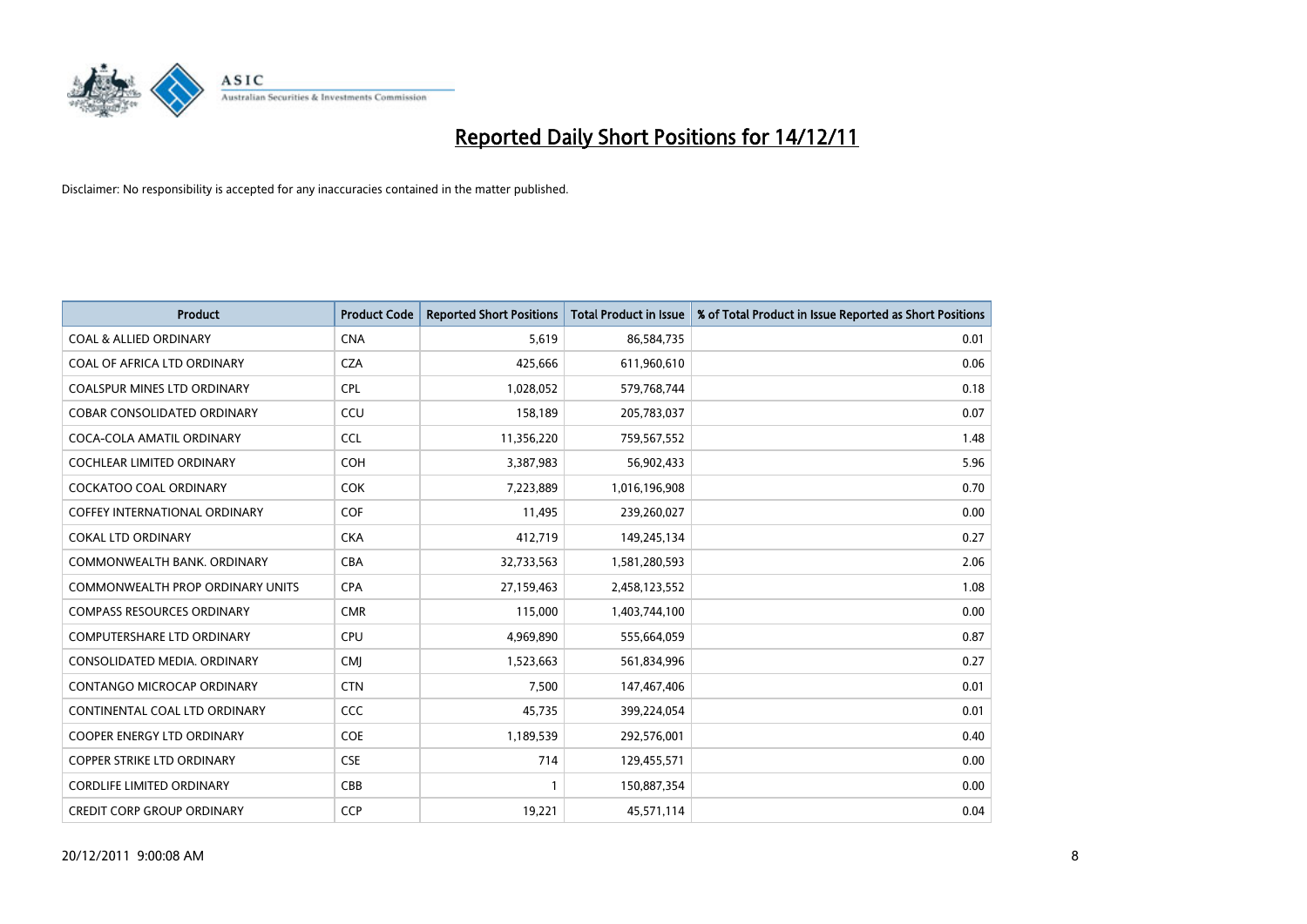

| <b>Product</b>                          | <b>Product Code</b> | <b>Reported Short Positions</b> | <b>Total Product in Issue</b> | % of Total Product in Issue Reported as Short Positions |
|-----------------------------------------|---------------------|---------------------------------|-------------------------------|---------------------------------------------------------|
| <b>CROMWELL PROP STAPLED SECURITIES</b> | <b>CMW</b>          | 420,748                         | 968,904,031                   | 0.04                                                    |
| CROWN LIMITED ORDINARY                  | <b>CWN</b>          | 1,807,282                       | 728,394,185                   | 0.24                                                    |
| <b>CSG LIMITED ORDINARY</b>             | CSV                 | 550,839                         | 282,567,499                   | 0.20                                                    |
| <b>CSL LIMITED ORDINARY</b>             | <b>CSL</b>          | 6,359,171                       | 523,403,301                   | 1.22                                                    |
| <b>CSR LIMITED ORDINARY</b>             | <b>CSR</b>          | 17,632,523                      | 506,000,315                   | 3.49                                                    |
| <b>CUDECO LIMITED ORDINARY</b>          | CDU                 | 2,340,173                       | 159,849,865                   | 1.44                                                    |
| DART ENERGY LTD ORDINARY                | <b>DTE</b>          | 5,773,993                       | 734,931,470                   | 0.79                                                    |
| DAVID JONES LIMITED ORDINARY            | <b>DJS</b>          | 50,880,097                      | 524,940,325                   | 9.67                                                    |
| DECMIL GROUP LIMITED ORDINARY           | <b>DCG</b>          | 129,802                         | 155, 197, 858                 | 0.08                                                    |
| DEEP YELLOW LIMITED ORDINARY            | <b>DYL</b>          | 15,876                          | 1,128,736,403                 | 0.00                                                    |
| DEVINE LIMITED ORDINARY                 | <b>DVN</b>          | 1,011                           | 158,730,556                   | 0.00                                                    |
| DEXUS PROPERTY GROUP STAPLED UNITS      | <b>DXS</b>          | 27,475,626                      | 4,839,024,176                 | 0.53                                                    |
| DISCOVERY METALS LTD ORDINARY           | <b>DML</b>          | 7,975,794                       | 440,128,231                   | 1.81                                                    |
| DOMINO PIZZA ENTERPR ORDINARY           | <b>DMP</b>          | 39,347                          | 69,174,674                    | 0.05                                                    |
| DOWNER EDI LIMITED ORDINARY             | <b>DOW</b>          | 6,106,140                       | 429,100,296                   | 1.41                                                    |
| DUET GROUP STAPLED US PROHIBIT.         | <b>DUE</b>          | 9,802,107                       | 1,091,628,341                 | 0.89                                                    |
| DULUXGROUP LIMITED ORDINARY             | <b>DLX</b>          | 10,063,127                      | 367,456,259                   | 2.72                                                    |
| DWS LTD ORDINARY                        | <b>DWS</b>          | 1,381                           | 132,362,763                   | 0.00                                                    |
| ECHO ENTERTAINMENT ORDINARY             | <b>EGP</b>          | 6,470,430                       | 688,019,737                   | 0.93                                                    |
| <b>ELDERS LIMITED ORDINARY</b>          | <b>ELD</b>          | 15,894,787                      | 448,598,480                   | 3.53                                                    |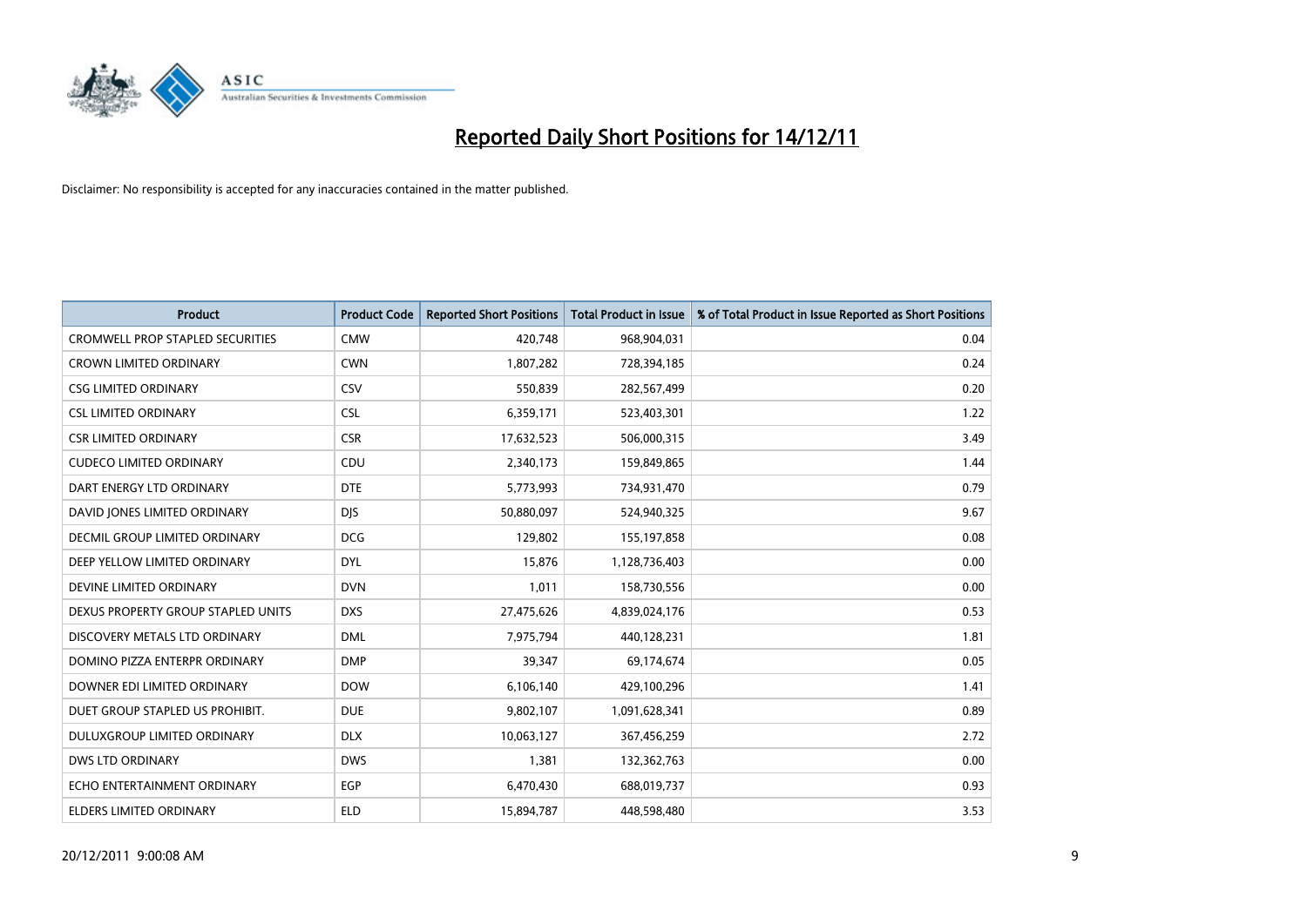

| <b>Product</b>                        | <b>Product Code</b> | <b>Reported Short Positions</b> | <b>Total Product in Issue</b> | % of Total Product in Issue Reported as Short Positions |
|---------------------------------------|---------------------|---------------------------------|-------------------------------|---------------------------------------------------------|
| ELDORADO GOLD CORP CDI 1:1            | EAU                 | 36,141                          | 9,406,121                     | 0.38                                                    |
| ELEMENTAL MINERALS ORDINARY           | <b>ELM</b>          | 512,224                         | 224,948,825                   | 0.23                                                    |
| ELEMENTOS LIMITED ORDINARY            | <b>ELT</b>          | 16                              | 77,068,979                    | 0.00                                                    |
| ELIXIR PETROLEUM LTD ORDINARY         | <b>EXR</b>          | 324,400                         | 217,288,472                   | 0.15                                                    |
| <b>EMECO HOLDINGS ORDINARY</b>        | <b>EHL</b>          | 1,552,046                       | 631,237,586                   | 0.25                                                    |
| <b>EMMERSON RESOURCES ORDINARY</b>    | <b>ERM</b>          | 64.804                          | 257,244,302                   | 0.03                                                    |
| <b>ENDEAVOUR MIN CORP CDI 1:1</b>     | <b>EVR</b>          | 592,987                         | 129,341,319                   | 0.44                                                    |
| ENERGY RESOURCES ORDINARY 'A'         | <b>ERA</b>          | 8,392,987                       | 517,725,062                   | 1.61                                                    |
| <b>ENERGY WORLD CORPOR, ORDINARY</b>  | <b>EWC</b>          | 18,669,491                      | 1,734,166,672                 | 1.07                                                    |
| <b>ENTEK ENERGY LTD ORDINARY</b>      | <b>ETE</b>          | 489,903                         | 510,657,387                   | 0.10                                                    |
| ENTELLECT LIMITED ORDINARY            | <b>ESN</b>          | 464,050                         | 985,337,932                   | 0.05                                                    |
| <b>ENVESTRA LIMITED ORDINARY</b>      | <b>ENV</b>          | 3,380,871                       | 1,547,890,032                 | 0.21                                                    |
| EVOLUTION MINING LTD ORDINARY         | <b>EVN</b>          | 712,958                         | 700,995,107                   | 0.09                                                    |
| EXOMA ENERGY LIMITED ORDINARY         | <b>EXE</b>          | 281,678                         | 417,357,759                   | 0.07                                                    |
| <b>EXTRACT RESOURCES ORDINARY</b>     | EXT                 | 1,290,456                       | 251,159,163                   | 0.49                                                    |
| FAIRFAX MEDIA LTD ORDINARY            | <b>FXI</b>          | 305,475,823                     | 2,351,955,725                 | 12.99                                                   |
| FANTASTIC HOLDINGS ORDINARY           | <b>FAN</b>          | 1,220                           | 102,739,538                   | 0.00                                                    |
| <b>FAR LTD ORDINARY</b>               | <b>FAR</b>          | 21,000,000                      | 2,095,368,422                 | 1.00                                                    |
| FISHER & PAYKEL APP. ORDINARY         | <b>FPA</b>          | 128,298                         | 724,235,162                   | 0.02                                                    |
| FKP PROPERTY GROUP STAPLED SECURITIES | <b>FKP</b>          | 22,003,964                      | 1,197,968,723                 | 1.82                                                    |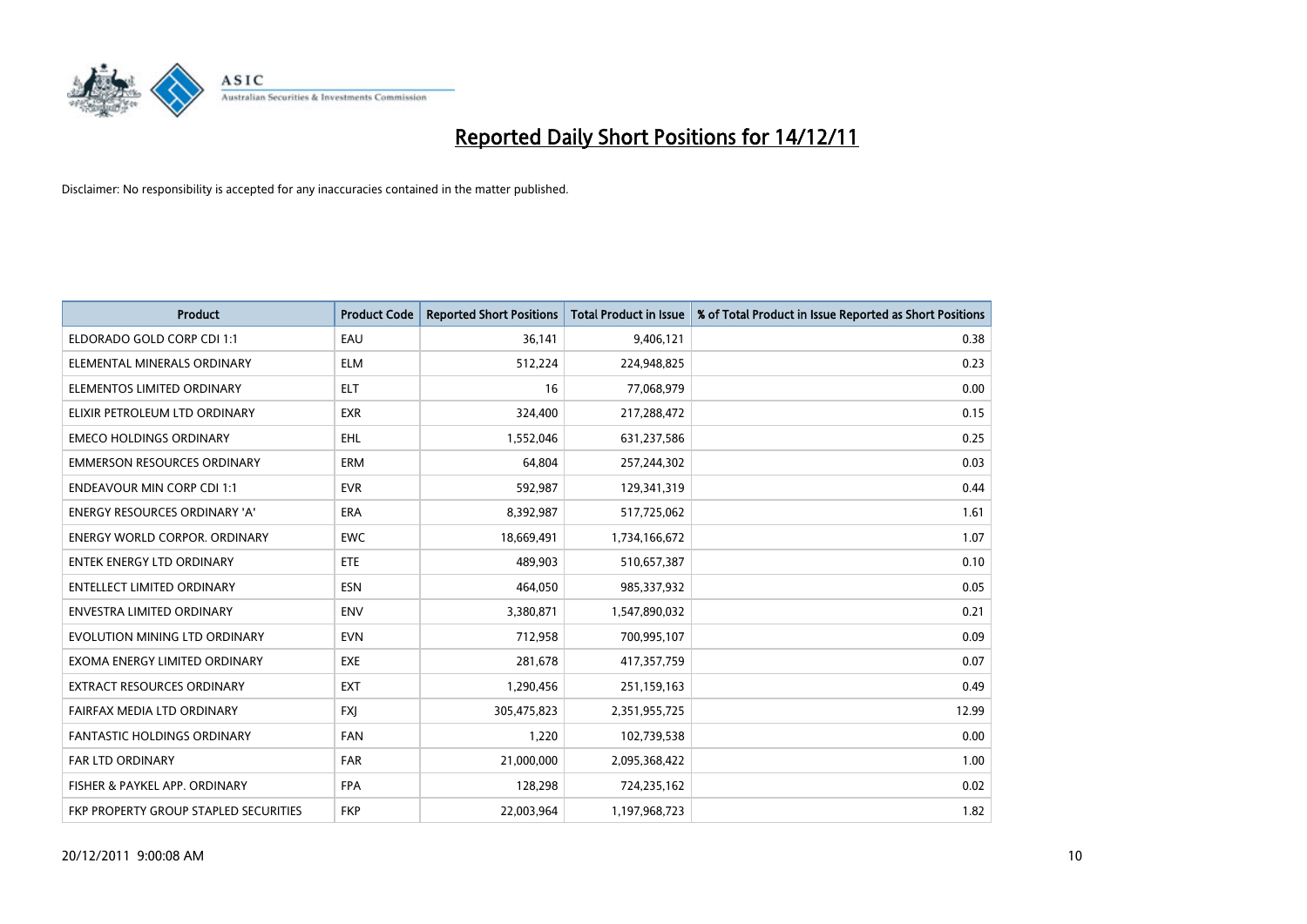

| <b>Product</b>                       | <b>Product Code</b> | <b>Reported Short Positions</b> | <b>Total Product in Issue</b> | % of Total Product in Issue Reported as Short Positions |
|--------------------------------------|---------------------|---------------------------------|-------------------------------|---------------------------------------------------------|
| <b>FLEETWOOD CORP ORDINARY</b>       | <b>FWD</b>          | 246,004                         | 58,850,214                    | 0.41                                                    |
| FLETCHER BUILDING ORDINARY           | <b>FBU</b>          | 9,349,535                       | 680,739,504                   | 1.36                                                    |
| <b>FLEXIGROUP LIMITED ORDINARY</b>   | <b>FXL</b>          | 65,523                          | 279,268,329                   | 0.02                                                    |
| FLIGHT CENTRE ORDINARY               | <b>FLT</b>          | 9,548,668                       | 99,997,851                    | 9.53                                                    |
| <b>FLINDERS MINES LTD ORDINARY</b>   | <b>FMS</b>          | 22,742,086                      | 1,821,300,404                 | 1.25                                                    |
| <b>FOCUS MINERALS LTD ORDINARY</b>   | <b>FML</b>          | 3,865,709                       | 4,320,773,701                 | 0.08                                                    |
| <b>FORGE GROUP LIMITED ORDINARY</b>  | FGE                 | 111,416                         | 83,429,014                    | 0.12                                                    |
| FORTE ENERGY NL ORDINARY             | <b>FTE</b>          | 2,667,039                       | 695,589,311                   | 0.38                                                    |
| <b>FORTESCUE METALS GRP ORDINARY</b> | <b>FMG</b>          | 58,089,981                      | 3,113,798,659                 | 1.80                                                    |
| <b>FOSTER'S GROUP ORDINARY</b>       | FGL                 | 12,413,743                      | 1,943,687,095                 | 0.63                                                    |
| FUNTASTIC LIMITED ORDINARY           | <b>FUN</b>          | 322,528                         | 340,997,682                   | 0.09                                                    |
| <b>G.U.D. HOLDINGS ORDINARY</b>      | <b>GUD</b>          | 442,335                         | 70,107,387                    | 0.61                                                    |
| <b>GALAXY RESOURCES ORDINARY</b>     | GXY                 | 2,844,825                       | 323,327,000                   | 0.86                                                    |
| <b>GEODYNAMICS LIMITED ORDINARY</b>  | GDY                 | 34,227                          | 338,200,845                   | 0.01                                                    |
| <b>GINDALBIE METALS LTD ORDINARY</b> | GBG                 | 25,175,561                      | 1,135,565,349                 | 2.22                                                    |
| <b>GLOBAL MINING ORDINARY</b>        | GMI                 | 8,951                           | 183,235,535                   | 0.00                                                    |
| <b>GLOUCESTER COAL ORDINARY</b>      | GCL                 | 1,030,441                       | 202,905,967                   | 0.50                                                    |
| <b>GME RESOURCES LTD ORDINARY</b>    | <b>GME</b>          | 800                             | 322,635,902                   | 0.00                                                    |
| <b>GOLD ONE INT LTD ORDINARY</b>     | GDO                 | 1,689,963                       | 870,057,111                   | 0.19                                                    |
| <b>GOLD ROAD RES LTD ORDINARY</b>    | GOR                 | 206,254                         | 389,650,665                   | 0.05                                                    |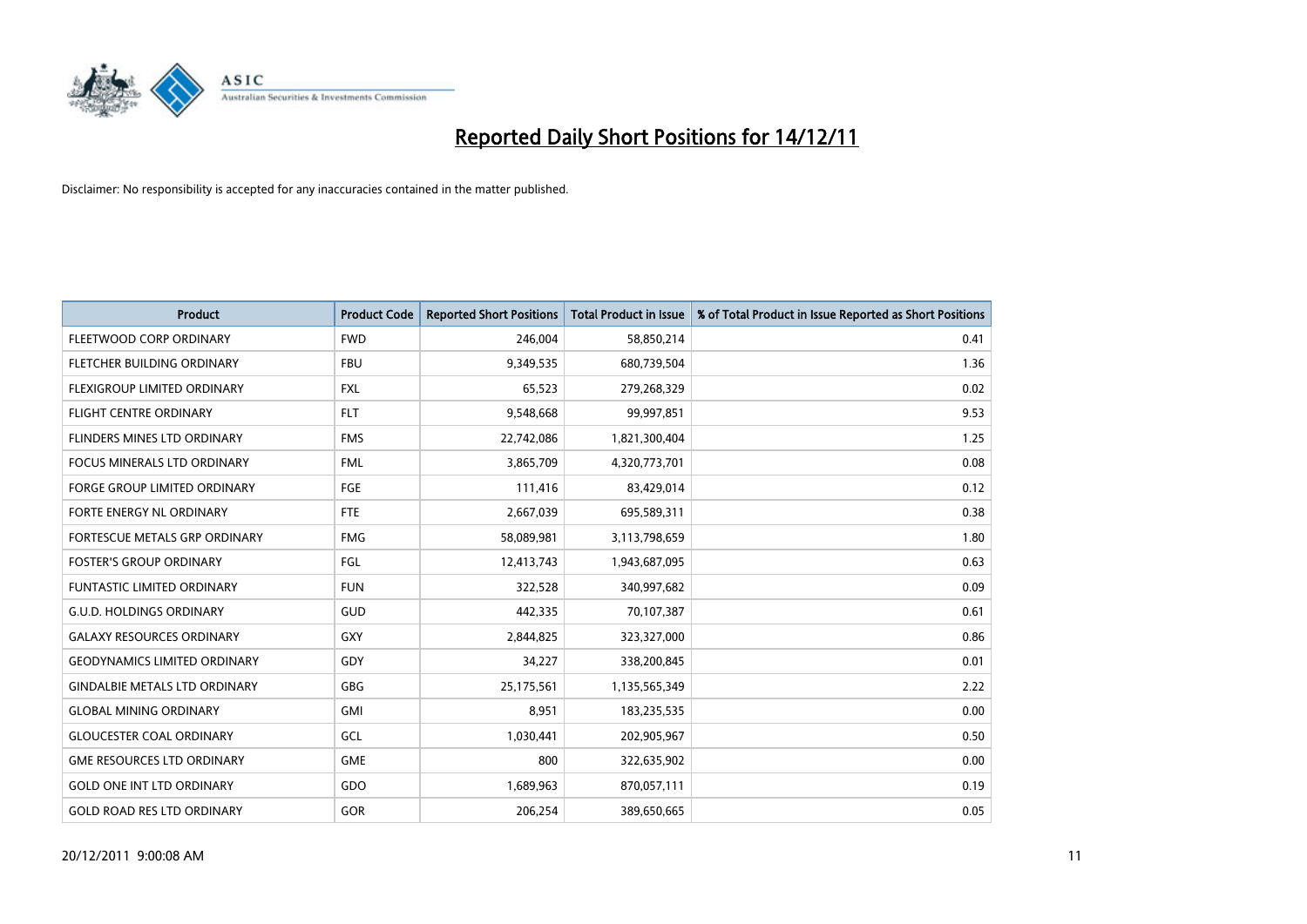

| <b>Product</b>                            | <b>Product Code</b> | <b>Reported Short Positions</b> | <b>Total Product in Issue</b> | % of Total Product in Issue Reported as Short Positions |
|-------------------------------------------|---------------------|---------------------------------|-------------------------------|---------------------------------------------------------|
| <b>GOLDEN WEST RESOURCE ORDINARY</b>      | GWR                 | 1,617                           | 192,082,567                   | 0.00                                                    |
| <b>GOODMAN FIELDER. ORDINARY</b>          | <b>GFF</b>          | 72,945,310                      | 1,955,559,207                 | 3.69                                                    |
| <b>GOODMAN GROUP STAPLED US PROHIBIT.</b> | <b>GMG</b>          | 24,676,735                      | 7,394,907,651                 | 0.31                                                    |
| <b>GPT GROUP STAPLED SEC.</b>             | <b>GPT</b>          | 26,547,010                      | 1,817,396,432                 | 1.44                                                    |
| <b>GRAINCORP LIMITED A CLASS ORDINARY</b> | <b>GNC</b>          | 597,496                         | 198,318,900                   | 0.29                                                    |
| <b>GRANGE RESOURCES, ORDINARY</b>         | <b>GRR</b>          | 514,403                         | 1,153,937,134                 | 0.04                                                    |
| <b>GREENCAP LIMITED ORDINARY</b>          | GCG                 |                                 | 262,515,385                   | 0.00                                                    |
| <b>GREENLAND MIN EN LTD ORDINARY</b>      | GGG                 | 3,482,529                       | 410,407,582                   | 0.83                                                    |
| <b>GRYPHON MINERALS LTD ORDINARY</b>      | GRY                 | 1,316,791                       | 345,122,058                   | 0.37                                                    |
| <b>GUILDFORD COAL LTD ORDINARY</b>        | <b>GUF</b>          | 1,479,815                       | 230,523,734                   | 0.64                                                    |
| <b>GUINNESS PEAT GROUP. CDI 1:1</b>       | <b>GPG</b>          | 54                              | 282,655,688                   | 0.00                                                    |
| <b>GUNNS LIMITED ORDINARY</b>             | <b>GNS</b>          | 50,263,474                      | 848,401,559                   | 5.91                                                    |
| <b>GWA GROUP LTD ORDINARY</b>             | <b>GWA</b>          | 12,372,221                      | 301,525,014                   | 4.10                                                    |
| <b>HARVEY NORMAN ORDINARY</b>             | <b>HVN</b>          | 52,523,689                      | 1,062,316,784                 | 4.93                                                    |
| HASTIE GROUP LIMITED ORDINARY             | <b>HST</b>          | 202,568                         | 137,353,504                   | 0.14                                                    |
| HASTINGS DIVERSIFIED STAPLED SECURITY     | <b>HDF</b>          | 3,519,346                       | 530,001,072                   | 0.66                                                    |
| <b>HEARTWARE INT INC CDI 35:1</b>         | <b>HIN</b>          | 272,008                         | 43,772,855                    | 0.62                                                    |
| <b>HENDERSON GROUP CDI 1:1</b>            | <b>HGG</b>          | 11,171,541                      | 668,374,277                   | 1.66                                                    |
| HFA HOLDINGS LIMITED ORDINARY             | <b>HFA</b>          | 16,273                          | 117,332,831                   | 0.01                                                    |
| HIGHLANDS PACIFIC ORDINARY                | <b>HIG</b>          | 2,416,464                       | 686,082,148                   | 0.35                                                    |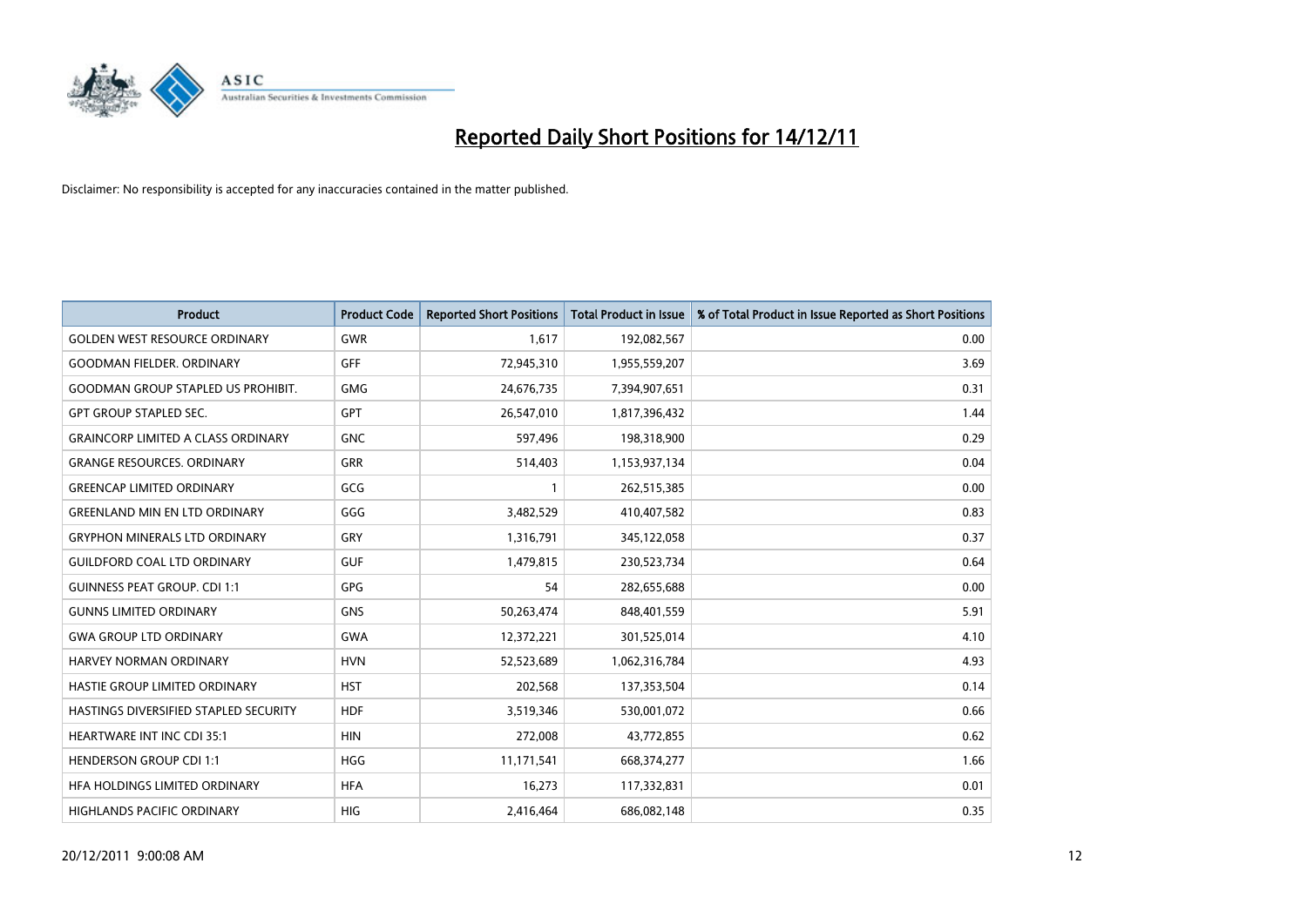

| <b>Product</b>                           | <b>Product Code</b> | <b>Reported Short Positions</b> | <b>Total Product in Issue</b> | % of Total Product in Issue Reported as Short Positions |
|------------------------------------------|---------------------|---------------------------------|-------------------------------|---------------------------------------------------------|
| HILLGROVE RES LTD ORDINARY               | <b>HGO</b>          | 7,148,905                       | 793,698,575                   | 0.89                                                    |
| HILLS HOLDINGS LTD ORDINARY              | <b>HIL</b>          | 3,962,162                       | 247,051,631                   | 1.59                                                    |
| HORIZON OIL LIMITED ORDINARY             | <b>HZN</b>          | 19,037,928                      | 1,130,811,515                 | 1.69                                                    |
| HUNNU COAL LIMITED ORDINARY              | <b>HUN</b>          | 14,613                          | 218,565,002                   | 0.00                                                    |
| <b>ICON ENERGY LIMITED ORDINARY</b>      | <b>ICN</b>          | 1,630                           | 469,301,394                   | 0.00                                                    |
| <b>IINET LIMITED ORDINARY</b>            | <b>IIN</b>          | 135,550                         | 148,412,619                   | 0.09                                                    |
| ILUKA RESOURCES ORDINARY                 | ILU                 | 13,330,161                      | 418,700,517                   | 3.18                                                    |
| <b>IMDEX LIMITED ORDINARY</b>            | <b>IMD</b>          | 791,506                         | 204,447,435                   | 0.38                                                    |
| IMF (AUSTRALIA) LTD ORDINARY             | <b>IMF</b>          | 337,112                         | 123,828,193                   | 0.27                                                    |
| <b>IMX RESOURCES LTD ORDINARY</b>        | <b>IXR</b>          | 20,000                          | 262,612,803                   | 0.01                                                    |
| <b>INCITEC PIVOT ORDINARY</b>            | IPL                 | 1,369,392                       | 1,628,730,107                 | 0.07                                                    |
| <b>INDEPENDENCE GROUP ORDINARY</b>       | <b>IGO</b>          | 5,351,039                       | 202,907,135                   | 2.64                                                    |
| <b>INDOPHIL RESOURCES ORDINARY</b>       | <b>IRN</b>          | 1,440,133                       | 995,437,860                   | 0.15                                                    |
| <b>INDUSTREA LIMITED ORDINARY</b>        | IDL                 | 997,977                         | 368,992,435                   | 0.26                                                    |
| <b>INFIGEN ENERGY STAPLED SECURITIES</b> | <b>IFN</b>          | 5,132,000                       | 762,265,972                   | 0.68                                                    |
| ING RE COM GROUP STAPLED SECURITIES      | ILF.                | 3,583                           | 441,029,194                   | 0.00                                                    |
| <b>INSURANCE AUSTRALIA ORDINARY</b>      | IAG                 | 7,117,358                       | 2,079,034,021                 | 0.33                                                    |
| <b>INTEGRA MINING LTD, ORDINARY</b>      | <b>IGR</b>          | 4,298,292                       | 843,843,881                   | 0.51                                                    |
| <b>INTREPID MINES ORDINARY</b>           | <b>IAU</b>          | 2,639,458                       | 523,508,201                   | 0.49                                                    |
| INVESTA OFFICE FUND STAPLED SECURITIES   | <b>IOF</b>          | 11,743,360                      | 2,657,463,999                 | 0.44                                                    |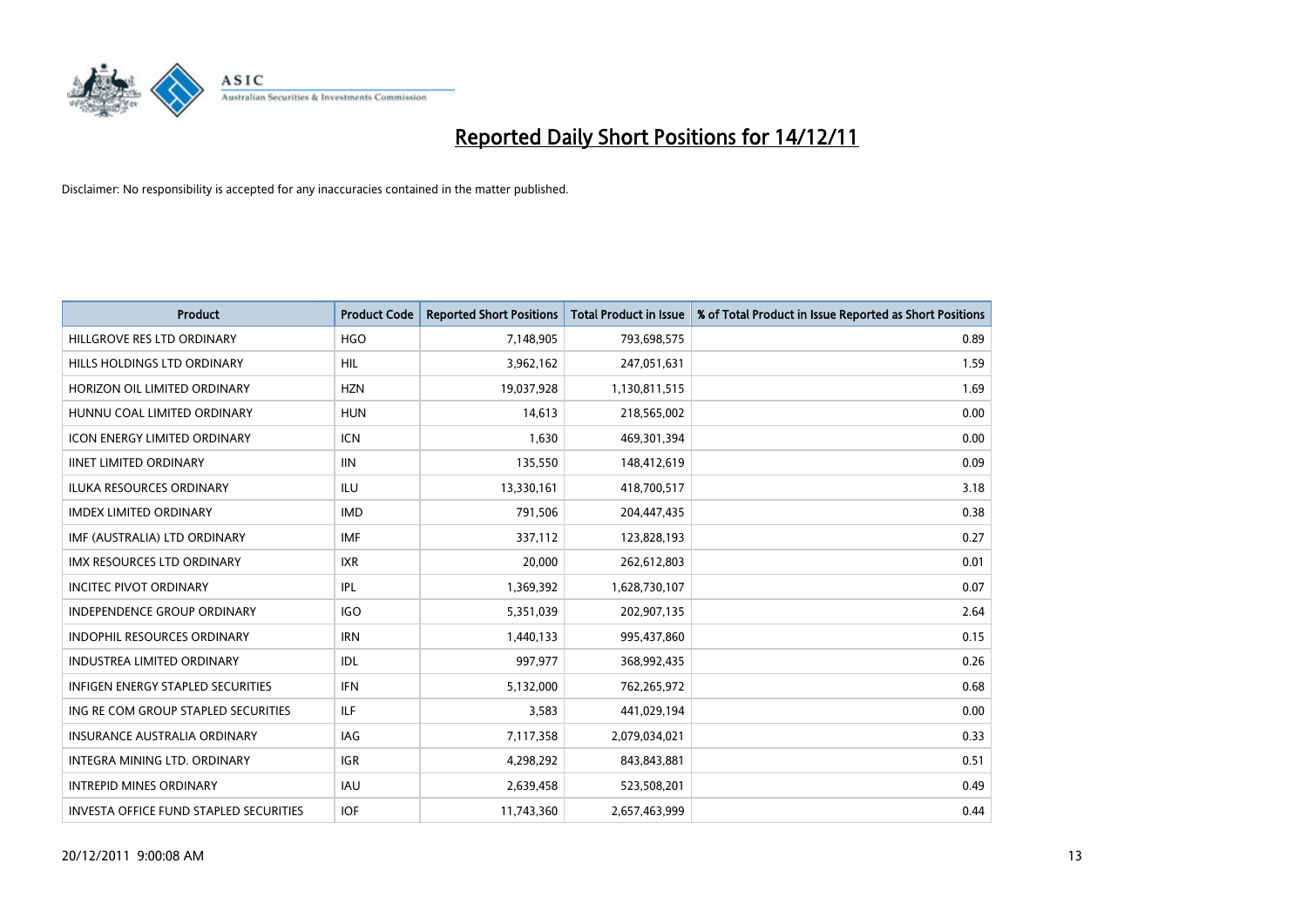

| <b>Product</b>                                  | <b>Product Code</b> | <b>Reported Short Positions</b> | <b>Total Product in Issue</b> | % of Total Product in Issue Reported as Short Positions |
|-------------------------------------------------|---------------------|---------------------------------|-------------------------------|---------------------------------------------------------|
| <b>INVOCARE LIMITED ORDINARY</b>                | <b>IVC</b>          | 1,667,254                       | 110,030,298                   | 1.51                                                    |
| ION LIMITED ORDINARY                            | <b>ION</b>          | 164,453                         | 256,365,105                   | 0.06                                                    |
| <b>IOOF HOLDINGS LTD ORDINARY</b>               | <b>IFL</b>          | 737,718                         | 229,794,395                   | 0.30                                                    |
| IRESS MARKET TECH. ORDINARY                     | <b>IRE</b>          | 1,177,532                       | 127,036,010                   | 0.90                                                    |
| <b>IRON ORE HOLDINGS ORDINARY</b>               | <b>IOH</b>          | 14,525                          | 166,087,005                   | 0.01                                                    |
| ISHARES GLOBAL 100 CDI 1:1                      | 100                 | 2,867                           | 10,600,000                    | 0.03                                                    |
| ISHARES MSCI AUS 200 ISHARES MSCI AUS 200       | IOZ.                | 74,076                          | 2,701,394                     | 2.74                                                    |
| ISHARES MSCI EM MKTS CDI 1:1                    | IEM                 | 22,011                          | 425,700,000                   | 0.01                                                    |
| ISHARES S&P HIGH DIV ISHARES S&P HIGH DIV       | <b>IHD</b>          | 100.000                         | 2,301,253                     | 4.35                                                    |
| ISHARES SMALL ORDS ISHARES SMALL ORDS           | ISO.                | 935,643                         | 5,401,916                     | 17.32                                                   |
| IVANHOE AUSTRALIA ORDINARY                      | <b>IVA</b>          | 1,164,037                       | 552,011,545                   | 0.21                                                    |
| <b>JAMES HARDIE INDUST CHESS DEPOSITARY INT</b> | <b>IHX</b>          | 18,446,986                      | 435,951,208                   | 4.22                                                    |
| <b>JAMESON RESOURCES ORDINARY</b>               | <b>JAL</b>          | 1,600,000                       | 106,528,865                   | 1.50                                                    |
| <b>JB HI-FI LIMITED ORDINARY</b>                | <b>IBH</b>          | 21,441,344                      | 98,833,643                    | 21.70                                                   |
| <b>KAGARA LTD ORDINARY</b>                      | <b>KZL</b>          | 11,107,722                      | 718,307,956                   | 1.53                                                    |
| KAROON GAS AUSTRALIA ORDINARY                   | <b>KAR</b>          | 2,926,745                       | 221,420,769                   | 1.31                                                    |
| KASBAH RESOURCES ORDINARY                       | <b>KAS</b>          | 91,658                          | 364,262,596                   | 0.03                                                    |
| KATHMANDU HOLD LTD ORDINARY                     | <b>KMD</b>          | 2,160,883                       | 200,000,000                   | 1.07                                                    |
| <b>KBL MINING LIMITED ORDINARY</b>              | <b>KBL</b>          | 1,820                           | 166,702,510                   | 0.00                                                    |
| <b>KEYBRIDGE CAPITAL ORDINARY</b>               | <b>KBC</b>          | 7,999                           | 172,070,564                   | 0.00                                                    |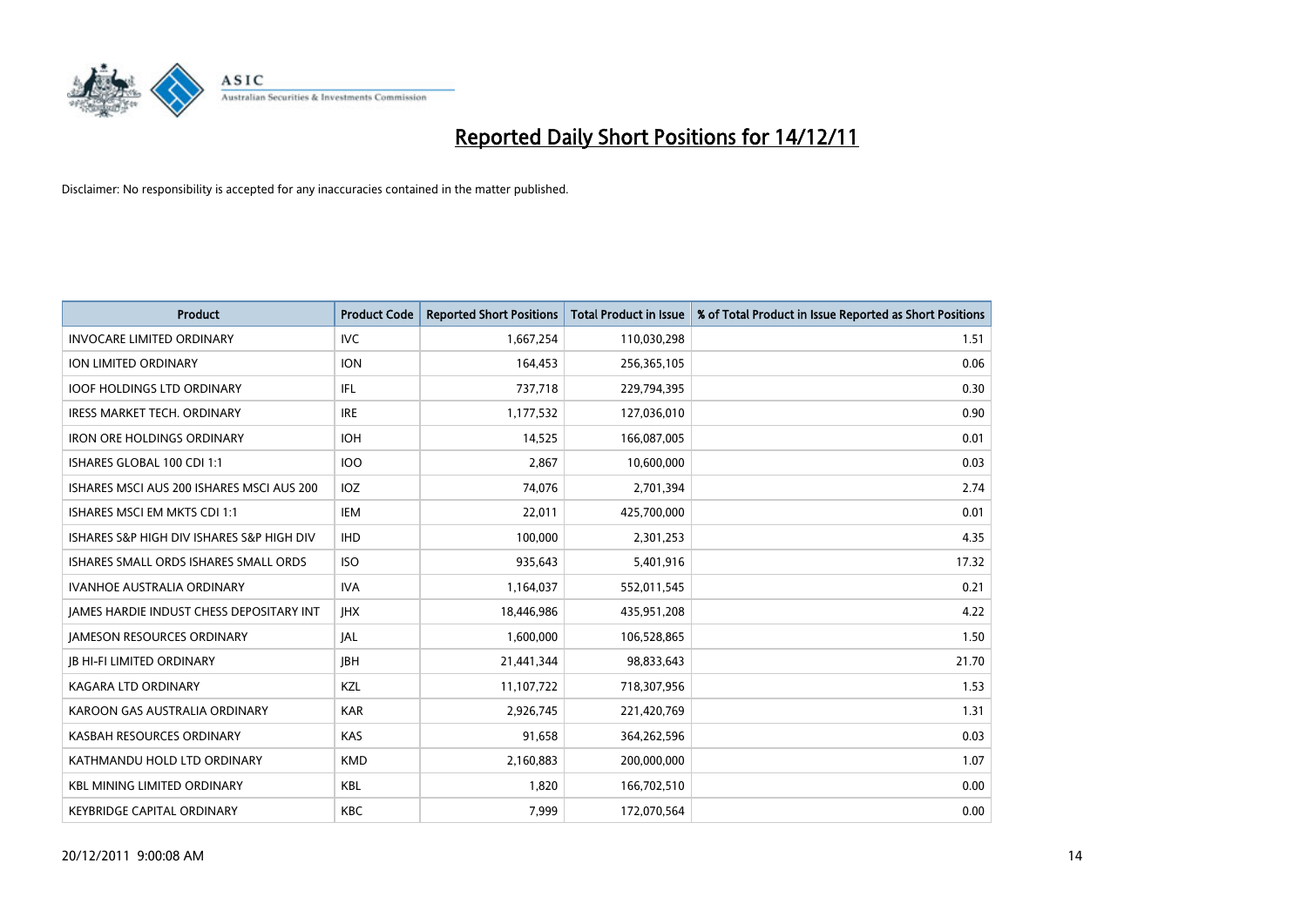

| <b>Product</b>                        | <b>Product Code</b> | <b>Reported Short Positions</b> | Total Product in Issue | % of Total Product in Issue Reported as Short Positions |
|---------------------------------------|---------------------|---------------------------------|------------------------|---------------------------------------------------------|
| KINGSGATE CONSOLID, ORDINARY          | <b>KCN</b>          | 3,644,995                       | 140,872,908            | 2.58                                                    |
| KINGSROSE MINING LTD ORDINARY         | <b>KRM</b>          | 1,260,945                       | 269,598,726            | 0.46                                                    |
| <b>LEGEND MINING ORDINARY</b>         | <b>LEG</b>          | 12,755,528                      | 1,980,350,801          | 0.65                                                    |
| LEIGHTON HOLDINGS ORDINARY            | LEI                 | 6,261,937                       | 336,553,596            | 1.83                                                    |
| LEND LEASE GROUP UNIT/ORD STAPLED     | <b>LLC</b>          | 812,341                         | 571,804,090            | 0.13                                                    |
| LEYSHON RESOURCES ORDINARY            | LRL                 | 5,000                           | 246,525,724            | 0.00                                                    |
| LINC ENERGY LTD ORDINARY              | <b>LNC</b>          | 8,620,875                       | 504,487,631            | 1.69                                                    |
| LIQUEFIED NATURAL ORDINARY            | <b>LNG</b>          | 370,140                         | 267,699,015            | 0.14                                                    |
| LYNAS CORPORATION ORDINARY            | <b>LYC</b>          | 118,536,931                     | 1,713,846,913          | 6.91                                                    |
| M2 TELECOMMUNICATION ORDINARY         | <b>MTU</b>          | 300,345                         | 124,493,385            | 0.23                                                    |
| <b>MACA LIMITED ORDINARY</b>          | <b>MLD</b>          | 2,000                           | 150,000,000            | 0.00                                                    |
| <b>MACARTHUR COAL ORDINARY</b>        | <b>MCC</b>          | 19,990                          | 302,092,343            | 0.00                                                    |
| <b>MACMAHON HOLDINGS ORDINARY</b>     | <b>MAH</b>          | 2,937,402                       | 738,631,705            | 0.40                                                    |
| MACO ATLAS ROADS GRP ORDINARY STAPLED | <b>MQA</b>          | 15,169,399                      | 464,279,594            | 3.26                                                    |
| MACQUARIE GROUP LTD ORDINARY          | MQG                 | 6,340,795                       | 348,545,115            | 1.79                                                    |
| MAP GROUP US PROHIB DEF SET           | <b>MAPDA</b>        | 4,032,863                       | 1,861,210,782          | 0.20                                                    |
| MARENGO MINING ORDINARY               | <b>MGO</b>          | 39,850                          | 1,002,399,863          | 0.00                                                    |
| MATRIX C & E LTD ORDINARY             | <b>MCE</b>          | 529,732                         | 77,081,507             | 0.67                                                    |
| MCMILLAN SHAKESPEARE ORDINARY         | <b>MMS</b>          | 85,580                          | 70,639,319             | 0.12                                                    |
| <b>MCPHERSON'S LTD ORDINARY</b>       | <b>MCP</b>          | 16,360                          | 72,401,758             | 0.02                                                    |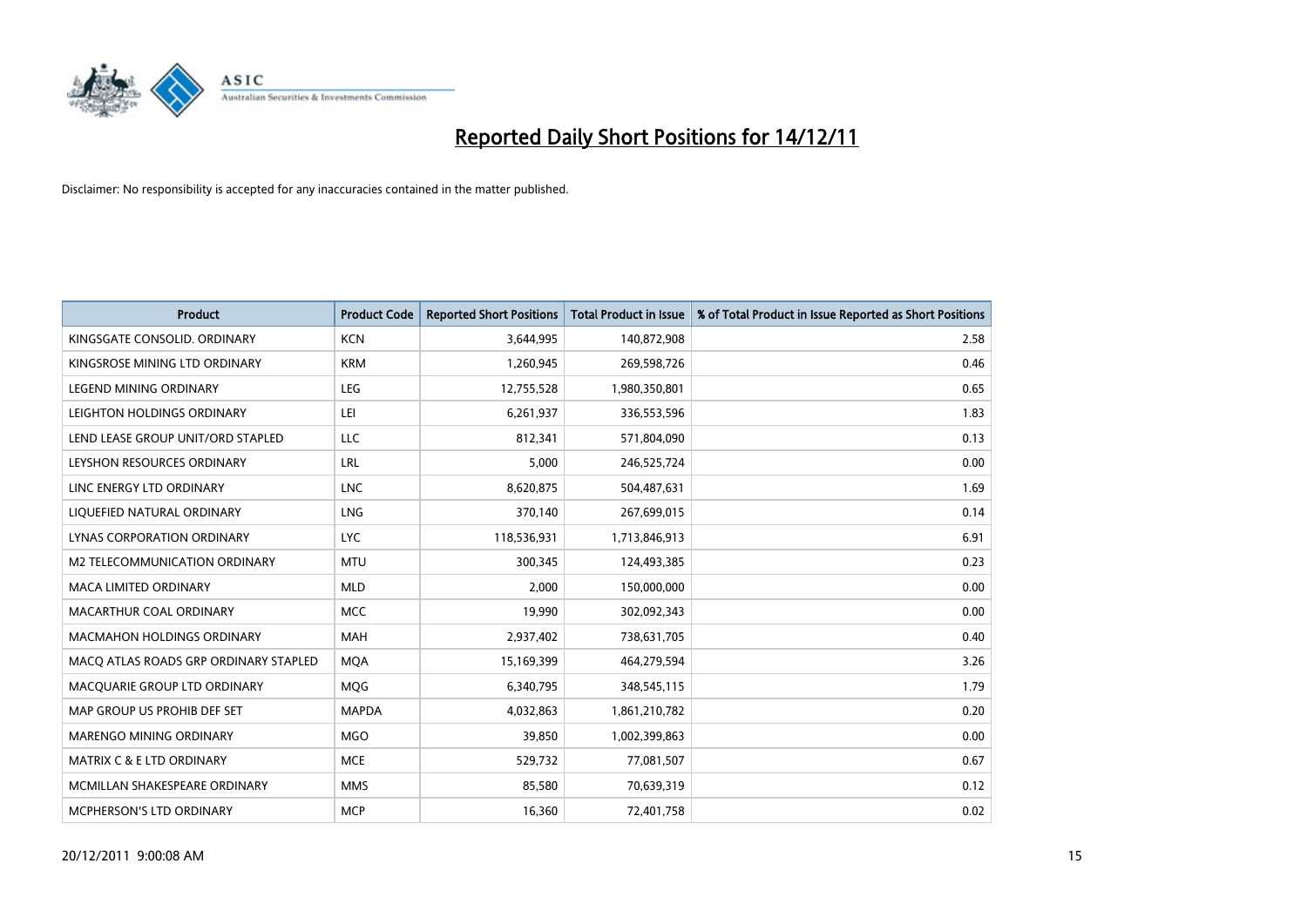

| <b>Product</b>                  | <b>Product Code</b> | <b>Reported Short Positions</b> | <b>Total Product in Issue</b> | % of Total Product in Issue Reported as Short Positions |
|---------------------------------|---------------------|---------------------------------|-------------------------------|---------------------------------------------------------|
| MEDUSA MINING LTD ORDINARY      | <b>MML</b>          | 1,562,578                       | 188,837,911                   | 0.82                                                    |
| MELBOURNE IT LIMITED ORDINARY   | <b>MLB</b>          | 136,142                         | 81,352,178                    | 0.17                                                    |
| MEO AUSTRALIA LTD ORDINARY      | <b>MEO</b>          | 3,710,047                       | 539,913,260                   | 0.68                                                    |
| MERMAID MARINE ORDINARY         | <b>MRM</b>          | 394,394                         | 217,833,136                   | 0.17                                                    |
| MESOBLAST LIMITED ORDINARY      | <b>MSB</b>          | 7,885,551                       | 280,425,258                   | 2.82                                                    |
| METALS X LIMITED ORDINARY       | <b>MLX</b>          | 326,940                         | 1,327,100,831                 | 0.03                                                    |
| METCASH LIMITED ORDINARY        | <b>MTS</b>          | 29,273,631                      | 771,343,008                   | 3.76                                                    |
| METGASCO LIMITED ORDINARY       | <b>MEL</b>          | 235,435                         | 338,958,156                   | 0.07                                                    |
| METMINCO LIMITED ORDINARY       | <b>MNC</b>          | 7,819,388                       | 1,674,466,146                 | 0.45                                                    |
| MHM METALS LIMITED ORDINARY     | <b>MHM</b>          | 252,536                         | 102,957,456                   | 0.24                                                    |
| MICLYN EXP OFFSHR ORDINARY      | <b>MIO</b>          | 19,297                          | 274,618,684                   | 0.01                                                    |
| MINCOR RESOURCES NL ORDINARY    | <b>MCR</b>          | 1,095,596                       | 196,180,804                   | 0.55                                                    |
| MINEMAKERS LIMITED ORDINARY     | <b>MAK</b>          | 58,270                          | 228,236,727                   | 0.03                                                    |
| MINERAL DEPOSITS ORDINARY       | <b>MDL</b>          | 131,816                         | 83,538,786                    | 0.16                                                    |
| MINERAL RESOURCES, ORDINARY     | <b>MIN</b>          | 740,142                         | 184,376,989                   | 0.38                                                    |
| MIRABELA NICKEL LTD ORDINARY    | <b>MBN</b>          | 14,945,028                      | 491,781,237                   | 3.03                                                    |
| MIRVAC GROUP STAPLED SECURITIES | <b>MGR</b>          | 21,619,682                      | 3,416,924,188                 | 0.60                                                    |
| MOLOPO ENERGY LTD ORDINARY      | <b>MPO</b>          | 1,703,259                       | 245,579,810                   | 0.69                                                    |
| MOLY MINES LIMITED ORDINARY     | <b>MOL</b>          | 6,234                           | 384,893,989                   | 0.00                                                    |
| MONADELPHOUS GROUP ORDINARY     | <b>MND</b>          | 1,553,529                       | 88,674,327                    | 1.75                                                    |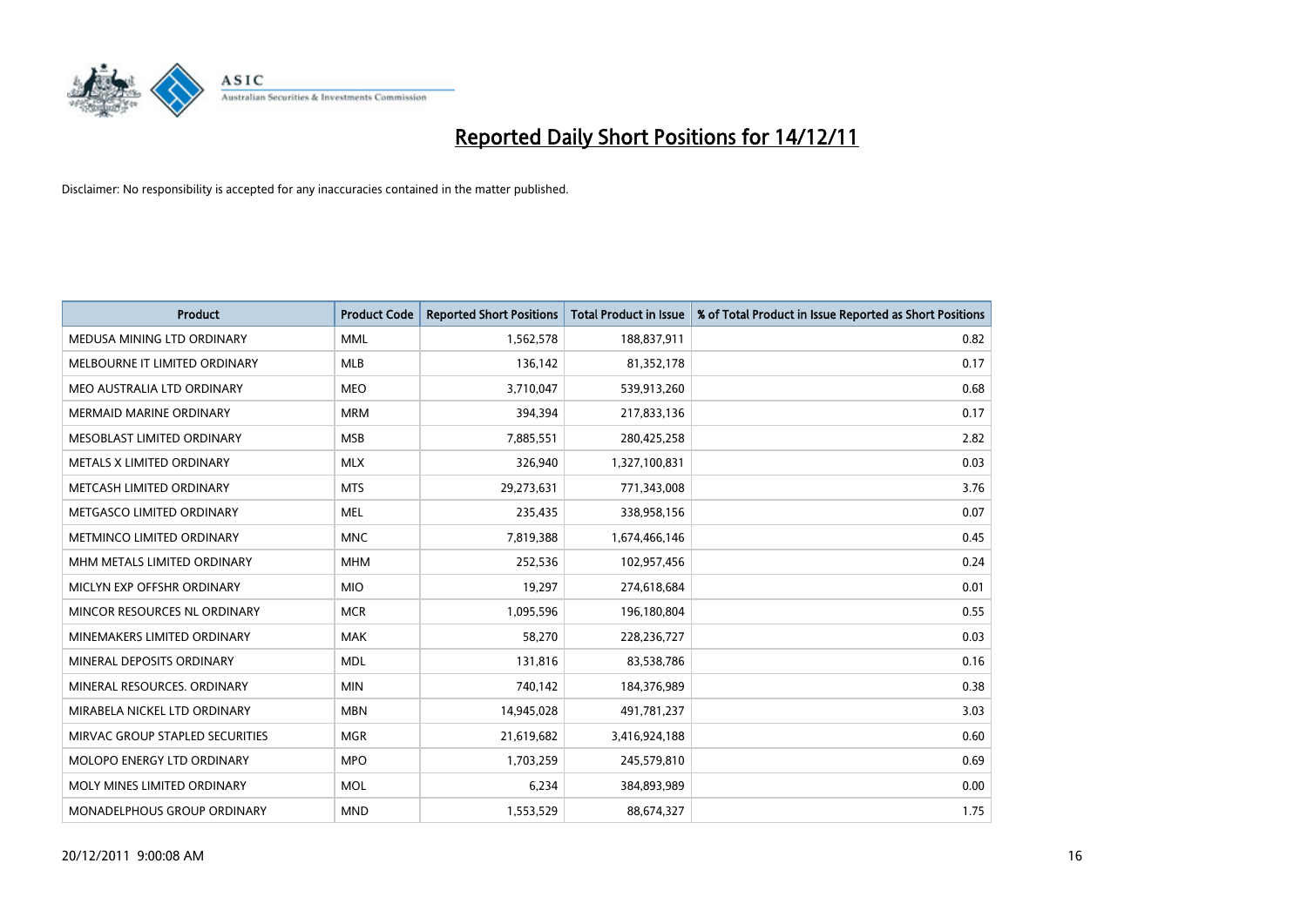

| <b>Product</b>                       | <b>Product Code</b> | <b>Reported Short Positions</b> | <b>Total Product in Issue</b> | % of Total Product in Issue Reported as Short Positions |
|--------------------------------------|---------------------|---------------------------------|-------------------------------|---------------------------------------------------------|
| MORTGAGE CHOICE LTD ORDINARY         | <b>MOC</b>          | 1,231,611                       | 119,948,255                   | 1.02                                                    |
| <b>MOUNT GIBSON IRON ORDINARY</b>    | <b>MGX</b>          | 6,633,138                       | 1,082,570,693                 | 0.60                                                    |
| MSF SUGAR LIMITED ORDINARY           | <b>MSF</b>          | 20,150                          | 69,248,422                    | 0.03                                                    |
| MULTIPLEX SITES SITES                | <b>MXUPA</b>        | 22                              | 4,500,000                     | 0.00                                                    |
| <b>MURCHISON METALS LTD ORDINARY</b> | <b>MMX</b>          | 10,543,950                      | 442,437,524                   | 2.36                                                    |
| <b>MYER HOLDINGS LTD ORDINARY</b>    | <b>MYR</b>          | 69,663,789                      | 583,384,551                   | 11.95                                                   |
| <b>MYSTATE LIMITED ORDINARY</b>      | <b>MYS</b>          | 3,638                           | 67,463,454                    | 0.00                                                    |
| NATIONAL AUST, BANK ORDINARY         | <b>NAB</b>          | 21,154,536                      | 2,204,213,794                 | 0.94                                                    |
| NATURAL FUEL LIMITED ORDINARY        | <b>NFL</b>          |                                 | 1,121,912                     | 0.00                                                    |
| NAVIGATOR RESOURCES ORDINARY         | <b>NAV</b>          | 500                             | 2,222,216,576                 | 0.00                                                    |
| NAVITAS LIMITED ORDINARY             | <b>NVT</b>          | 2,803,774                       | 375,318,628                   | 0.71                                                    |
| NEPTUNE MARINE ORDINARY              | <b>NMS</b>          | 182,253                         | 1,748,545,632                 | 0.01                                                    |
| NEW HOPE CORPORATION ORDINARY        | <b>NHC</b>          | 232,256                         | 830,230,549                   | 0.03                                                    |
| NEW STANDARD ENERGY ORDINARY         | <b>NSE</b>          | 1,495,949                       | 282,844,638                   | 0.53                                                    |
| NEWCREST MINING ORDINARY             | <b>NCM</b>          | 1,328,497                       | 765,495,616                   | 0.16                                                    |
| NEWS CORP A NON-VOTING CDI           | <b>NWSLV</b>        | 3,084,148                       | 1,695,694,489                 | 0.18                                                    |
| NEWS CORP B VOTING CDI               | <b>NWS</b>          | 2,967,170                       | 798,520,953                   | 0.36                                                    |
| NEXBIS LIMITED ORDINARY              | <b>NBS</b>          | 63,733                          | 798,356,704                   | 0.01                                                    |
| NEXTDC LIMITED ORDINARY              | <b>NXT</b>          | 1,984                           | 123,533,558                   | 0.00                                                    |
| NEXUS ENERGY LIMITED ORDINARY        | <b>NXS</b>          | 4,794,660                       | 1,326,821,159                 | 0.35                                                    |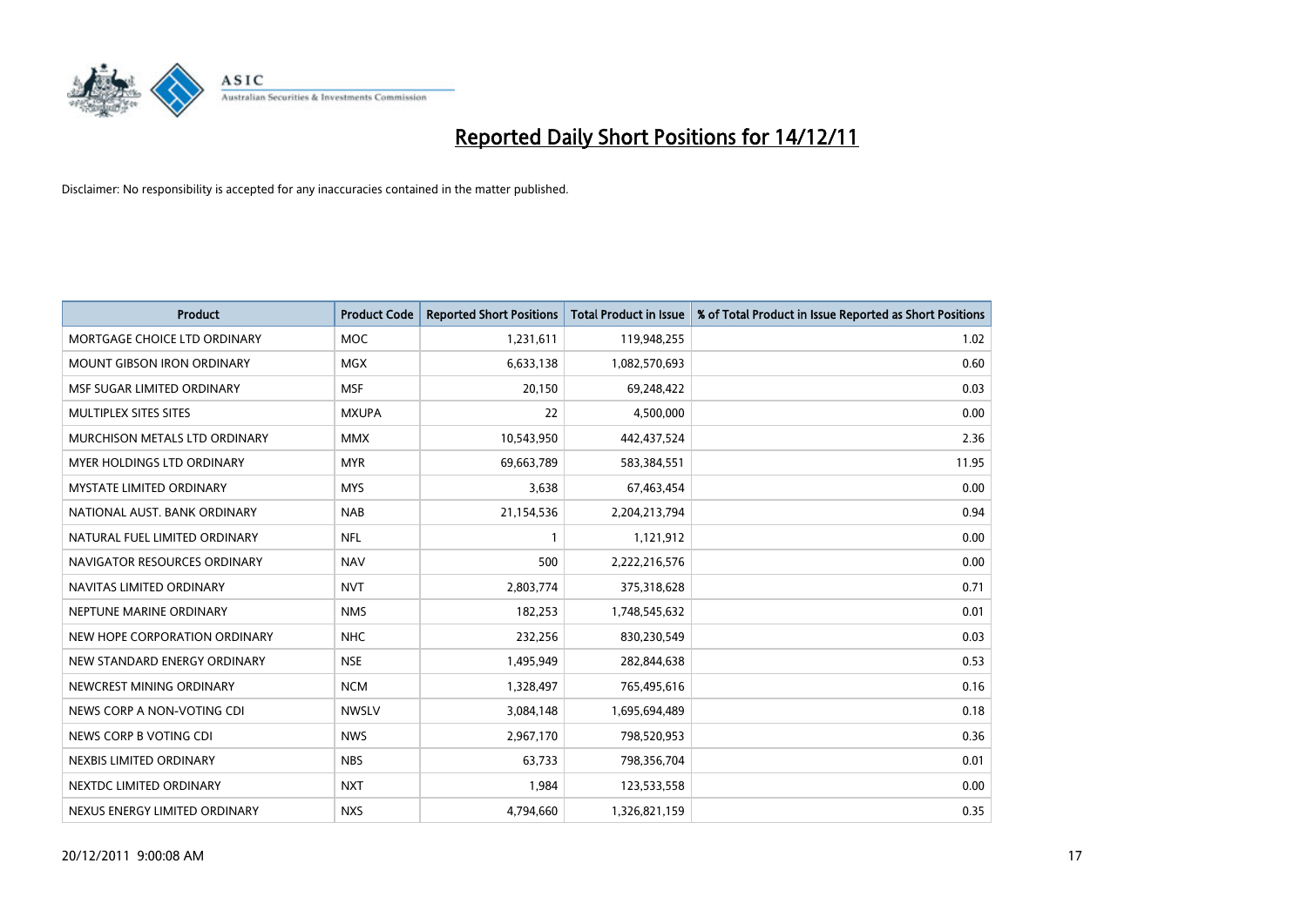

| <b>Product</b>                        | <b>Product Code</b> | <b>Reported Short Positions</b> | <b>Total Product in Issue</b> | % of Total Product in Issue Reported as Short Positions |
|---------------------------------------|---------------------|---------------------------------|-------------------------------|---------------------------------------------------------|
| NIB HOLDINGS LIMITED ORDINARY         | <b>NHF</b>          | 104,911                         | 466,733,110                   | 0.02                                                    |
| NIDO PETROLEUM ORDINARY               | <b>NDO</b>          | 589,231                         | 1,389,163,151                 | 0.04                                                    |
| NOBLE MINERAL RES ORDINARY            | <b>NMG</b>          | 1,310,776                       | 523,308,820                   | 0.25                                                    |
| NORTHERN IRON LTD ORDINARY            | <b>NFE</b>          | 794,847                         | 367,334,863                   | 0.22                                                    |
| NRW HOLDINGS LIMITED ORDINARY         | <b>NWH</b>          | 1,803,096                       | 278,888,011                   | 0.65                                                    |
| NUCOAL RESOURCES NL ORDINARY          | <b>NCR</b>          | 89,297                          | 441,150,707                   | 0.02                                                    |
| NUFARM LIMITED ORDINARY               | <b>NUF</b>          | 3,902,038                       | 261,947,565                   | 1.49                                                    |
| OAKTON LIMITED ORDINARY               | <b>OKN</b>          | 604,953                         | 93,800,235                    | 0.64                                                    |
| OCEANAGOLD CORP. CHESS DEPOSITARY INT | <b>OGC</b>          | 951,785                         | 262,642,606                   | 0.36                                                    |
| OCEANIA CAPITAL LTD ORDINARY          | <b>OCP</b>          | 2,500                           | 91,921,295                    | 0.00                                                    |
| OIL SEARCH LTD ORDINARY               | OSH                 | 7,429,651                       | 1,325,155,171                 | 0.55                                                    |
| OM HOLDINGS LIMITED ORDINARY          | OMH                 | 11,379,041                      | 504,105,150                   | 2.24                                                    |
| <b>ONESTEEL LIMITED ORDINARY</b>      | OST                 | 47,796,866                      | 1,342,393,583                 | 3.53                                                    |
| ORICA LIMITED ORDINARY                | ORI                 | 2,767,373                       | 365,007,037                   | 0.75                                                    |
| ORICA LIMITED STEP UP PREFERENCE      | <b>ORIPB</b>        | 129,554                         | 5,000,000                     | 2.59                                                    |
| ORIGIN ENERGY ORDINARY                | <b>ORG</b>          | 3,066,154                       | 1,086,149,610                 | 0.28                                                    |
| OROCOBRE LIMITED ORDINARY             | <b>ORE</b>          | 132,896                         | 103,195,029                   | 0.12                                                    |
| OROTONGROUP LIMITED ORDINARY          | ORL                 | 5,934                           | 40,880,902                    | 0.01                                                    |
| OTTO ENERGY LIMITED ORDINARY          | <b>OEL</b>          | 109,204                         | 1,138,290,071                 | 0.01                                                    |
| OZ MINERALS ORDINARY                  | OZL                 | 9,497,077                       | 316,690,008                   | 2.98                                                    |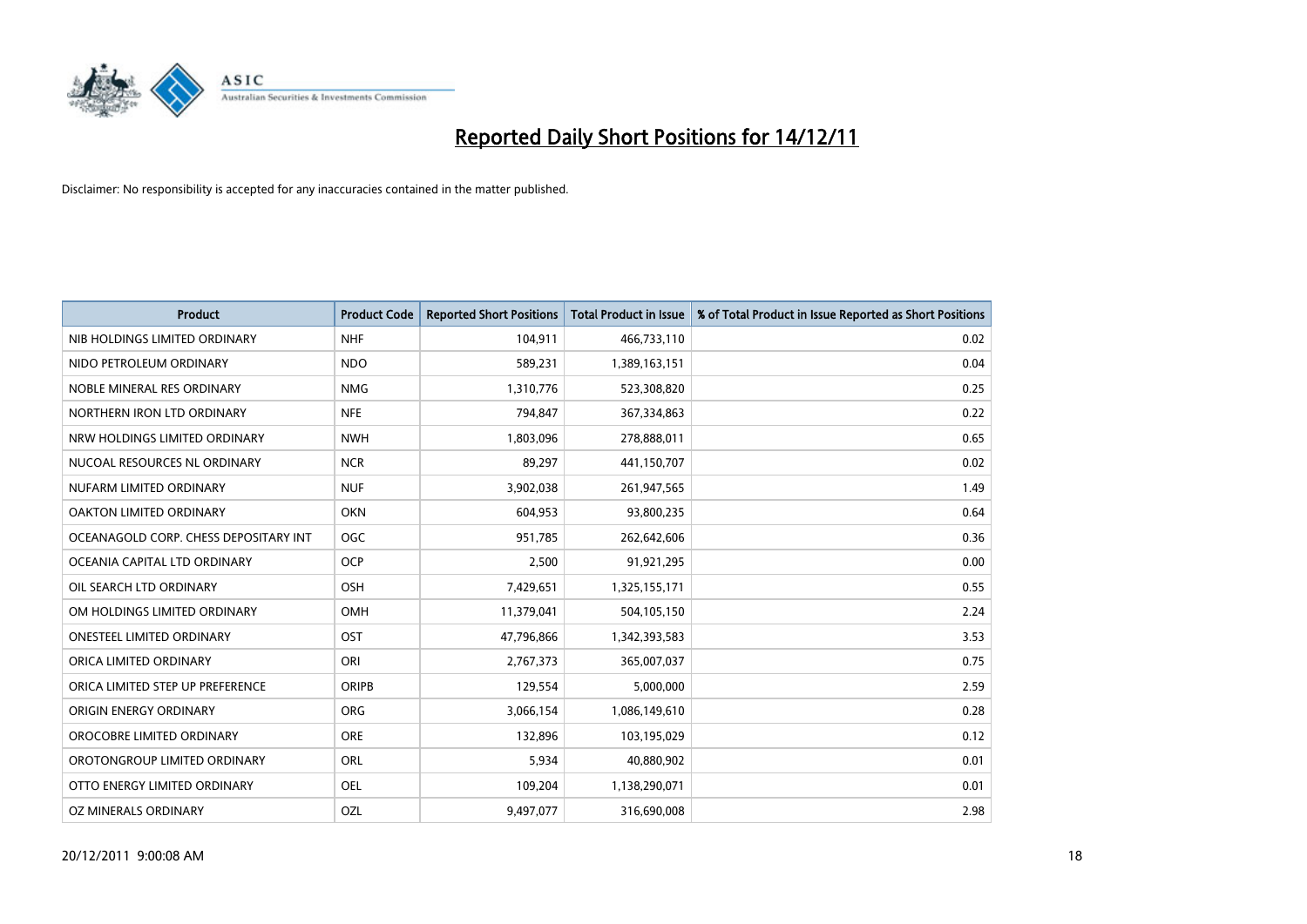

| <b>Product</b>                | <b>Product Code</b> | <b>Reported Short Positions</b> | <b>Total Product in Issue</b> | % of Total Product in Issue Reported as Short Positions |
|-------------------------------|---------------------|---------------------------------|-------------------------------|---------------------------------------------------------|
| PACIFIC BRANDS ORDINARY       | <b>PBG</b>          | 6,901,683                       | 912,915,695                   | 0.77                                                    |
| PALADIN ENERGY LTD ORDINARY   | <b>PDN</b>          | 29,435,918                      | 835,484,064                   | 3.52                                                    |
| PANAUST LIMITED ORDINARY      | <b>PNA</b>          | 11,512,813                      | 593,892,185                   | 1.94                                                    |
| PANCONTINENTAL OIL ORDINARY   | PCL                 | 1,588,400                       | 660,779,809                   | 0.24                                                    |
| PANORAMIC RESOURCES ORDINARY  | PAN                 | 950,286                         | 207,050,710                   | 0.45                                                    |
| PAPERLINX LIMITED ORDINARY    | <b>PPX</b>          | 2,678,595                       | 609,280,761                   | 0.44                                                    |
| PAPILLON RES LTD ORDINARY     | <b>PIR</b>          | 524,458                         | 215,042,248                   | 0.24                                                    |
| PATTIES FOODS LTD ORDINARY    | PFL                 |                                 | 138,989,223                   | 0.00                                                    |
| PEET LIMITED ORDINARY         | <b>PPC</b>          | 343,895                         | 320,170,604                   | 0.11                                                    |
| PENINSULA ENERGY LTD ORDINARY | PEN                 | 1,755,377                       | 2,135,490,443                 | 0.08                                                    |
| PERILYA LIMITED ORDINARY      | PEM                 | 2,897                           | 769,316,426                   | 0.00                                                    |
| PERPETUAL LIMITED ORDINARY    | <b>PPT</b>          | 2,691,731                       | 41,980,678                    | 6.41                                                    |
| PERSEUS MINING LTD ORDINARY   | PRU                 | 1,224,534                       | 455,827,088                   | 0.26                                                    |
| PETSEC ENERGY ORDINARY        | <b>PSA</b>          | 223,332                         | 231,283,622                   | 0.10                                                    |
| PHARMAXIS LTD ORDINARY        | <b>PXS</b>          | 2,003,171                       | 269,243,547                   | 0.74                                                    |
| PHOTON GROUP LTD ORDINARY     | PGA                 | 250,510                         | 1,540,886,866                 | 0.02                                                    |
| PLATINUM ASSET ORDINARY       | <b>PTM</b>          | 5,385,389                       | 561,347,878                   | 0.96                                                    |
| PLATINUM AUSTRALIA ORDINARY   | <b>PLA</b>          | 2,943,557                       | 442,130,039                   | 0.67                                                    |
| PLATINUM CAPITAL LTD ORDINARY | <b>PMC</b>          |                                 | 165,756,878                   | 0.00                                                    |
| PLUTON RESOURCES ORDINARY     | PLV                 | 3                               | 227,338,688                   | 0.00                                                    |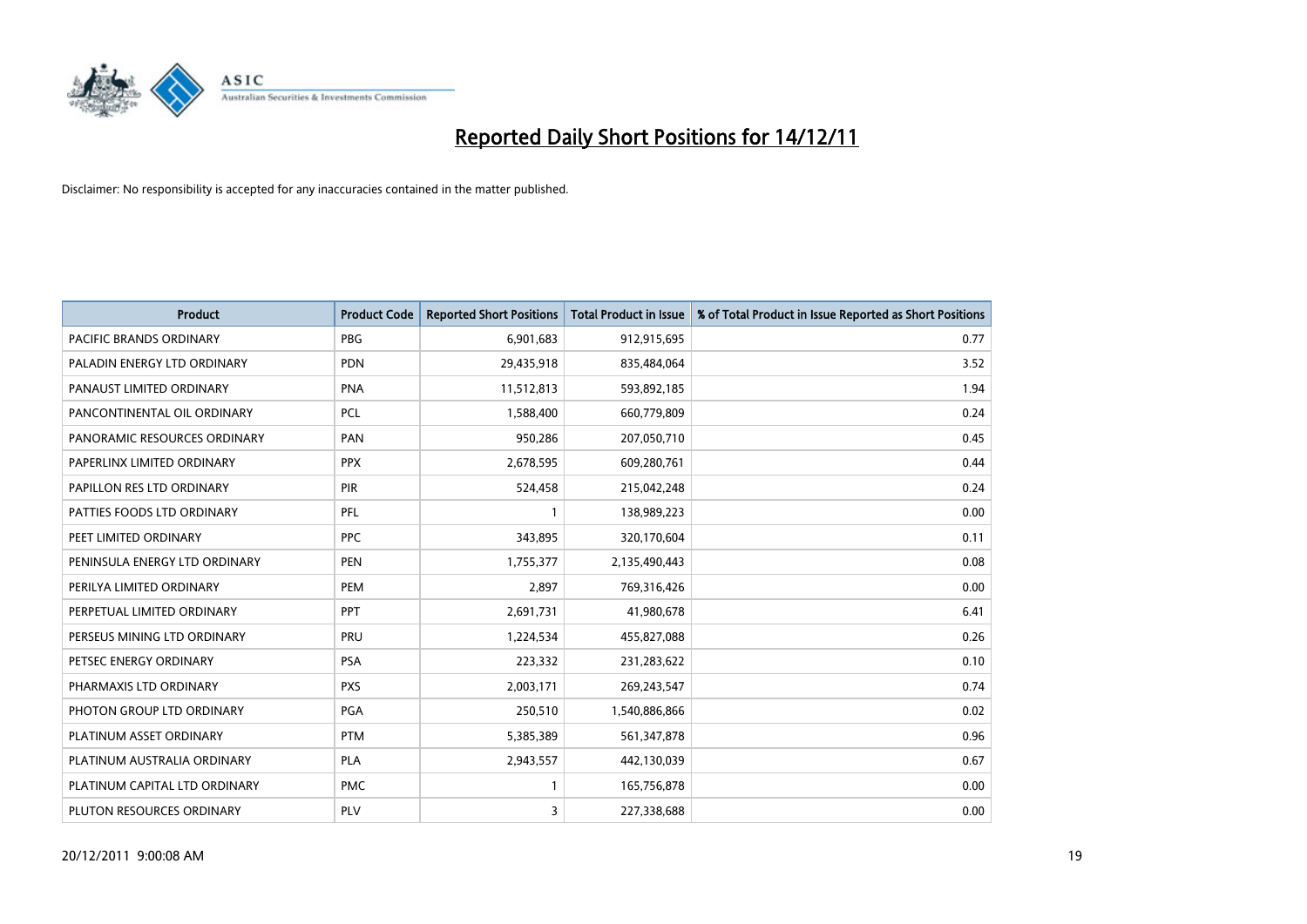

| <b>Product</b>                      | <b>Product Code</b> | <b>Reported Short Positions</b> | <b>Total Product in Issue</b> | % of Total Product in Issue Reported as Short Positions |
|-------------------------------------|---------------------|---------------------------------|-------------------------------|---------------------------------------------------------|
| PMI GOLD CORP CDI 1:1               | <b>PVM</b>          | 17,207                          | 48,932,567                    | 0.04                                                    |
| PMP LIMITED ORDINARY                | <b>PMP</b>          | 31,050                          | 326,975,701                   | 0.01                                                    |
| PORT BOUVARD LIMITED ORDINARY       | PBD                 | 6,754                           | 593,868,295                   | 0.00                                                    |
| PREMIER INVESTMENTS ORDINARY        | <b>PMV</b>          | 575,926                         | 155,062,831                   | 0.37                                                    |
| PRIMA BIOMED LTD ORDINARY           | <b>PRR</b>          | 3,298,228                       | 1,023,310,574                 | 0.32                                                    |
| PRIMARY HEALTH CARE ORDINARY        | PRY                 | 10,527,710                      | 500,336,679                   | 2.10                                                    |
| PRIME MEDIA GRP LTD ORDINARY        | PRT                 | 2                               | 366,330,303                   | 0.00                                                    |
| PRIMEAG AUSTRALIA ORDINARY          | PAG                 | 65,060                          | 266,394,444                   | 0.03                                                    |
| PROGEN PHARMACEUTIC ORDINARY        | <b>PGL</b>          | 151,596                         | 24,709,097                    | 0.61                                                    |
| PROGRAMMED ORDINARY                 | <b>PRG</b>          | 540,603                         | 118,169,908                   | 0.45                                                    |
| PSIVIDA CORP CDI 1:1                | <b>PVA</b>          | 6,878                           | 8,801,773                     | 0.08                                                    |
| <b>QANTAS AIRWAYS ORDINARY</b>      | QAN                 | 29,672,075                      | 2,265,123,620                 | 1.30                                                    |
| <b>OBE INSURANCE GROUP ORDINARY</b> | <b>OBE</b>          | 23,324,430                      | 1,115,545,692                 | 2.06                                                    |
| OR NATIONAL LIMITED ORDINARY        | <b>ORN</b>          | 36,484,572                      | 2,440,000,000                 | 1.47                                                    |
| ORXPHARMA LTD ORDINARY              | <b>QRX</b>          | 458,473                         | 144,244,857                   | 0.32                                                    |
| <b>QUBE LOGISTICS HLDG ORDINARY</b> | QUB                 | 1,384,452                       | 809,646,656                   | 0.15                                                    |
| RAMELIUS RESOURCES ORDINARY         | <b>RMS</b>          | 7,023,892                       | 335,775,519                   | 2.09                                                    |
| RAMSAY HEALTH CARE ORDINARY         | <b>RHC</b>          | 1,632,343                       | 202,081,252                   | 0.78                                                    |
| RANGE RESOURCES LTD ORDINARY        | <b>RRS</b>          | 1,757,700                       | 1,602,030,474                 | 0.11                                                    |
| <b>RCR TOMLINSON ORDINARY</b>       | <b>RCR</b>          | 69,867                          | 133,601,005                   | 0.05                                                    |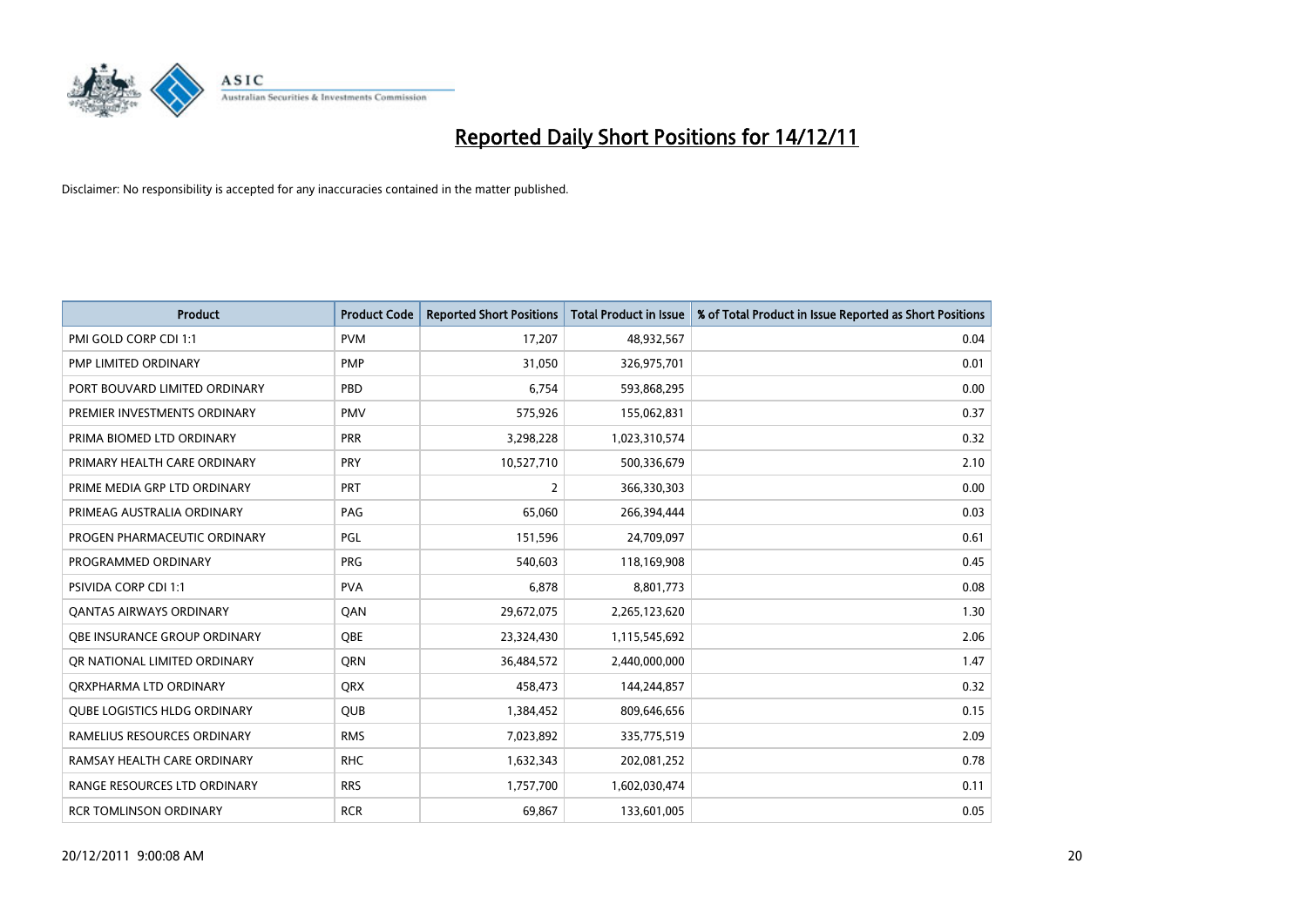

| <b>Product</b>                      | <b>Product Code</b> | <b>Reported Short Positions</b> | <b>Total Product in Issue</b> | % of Total Product in Issue Reported as Short Positions |
|-------------------------------------|---------------------|---------------------------------|-------------------------------|---------------------------------------------------------|
| <b>REA GROUP ORDINARY</b>           | <b>REA</b>          | 402,674                         | 131,714,699                   | 0.31                                                    |
| RECKON LIMITED ORDINARY             | <b>RKN</b>          | 819,499                         | 132,839,672                   | 0.61                                                    |
| <b>RED 5 LIMITED ORDINARY</b>       | <b>RED</b>          | 11,179                          | 128,367,673                   | 0.01                                                    |
| RED FORK ENERGY ORDINARY            | <b>RFE</b>          | 7,696                           | 269,769,853                   | 0.00                                                    |
| REDBANK ENERGY LTD ORDINARY         | AEI                 | 19                              | 786,287                       | 0.00                                                    |
| REED RESOURCES LTD ORDINARY         | <b>RDR</b>          | 2,610,865                       | 264,742,501                   | 0.99                                                    |
| <b>REGIS RESOURCES ORDINARY</b>     | <b>RRL</b>          | 1,418,273                       | 438,565,802                   | 0.32                                                    |
| RESMED INC CDI 10:1                 | <b>RMD</b>          | 5,783,513                       | 1,556,242,300                 | 0.36                                                    |
| RESOLUTE MINING ORDINARY            | <b>RSG</b>          | 3,960,488                       | 476,547,954                   | 0.81                                                    |
| <b>RESOURCE GENERATION ORDINARY</b> | <b>RES</b>          | 214,311                         | 262,895,652                   | 0.08                                                    |
| RETAIL FOOD GROUP ORDINARY          | <b>RFG</b>          | 6,728                           | 108,229,282                   | 0.01                                                    |
| REVERSE CORP LIMITED ORDINARY       | <b>REF</b>          | 125,041                         | 92,382,175                    | 0.14                                                    |
| REX MINERALS LIMITED ORDINARY       | <b>RXM</b>          | 1,419,185                       | 153,635,519                   | 0.91                                                    |
| <b>RHG LIMITED ORDINARY</b>         | <b>RHG</b>          | 31,776                          | 308,483,177                   | 0.01                                                    |
| <b>RIALTO ENERGY ORDINARY</b>       | <b>RIA</b>          | 210,848                         | 375,006,264                   | 0.05                                                    |
| RIO TINTO LIMITED ORDINARY          | <b>RIO</b>          | 26,651,914                      | 435,758,720                   | 6.13                                                    |
| <b>RIVERCITY MOTORWAY STAPLED</b>   | <b>RCY</b>          | 132,000                         | 957,010,115                   | 0.01                                                    |
| ROC OIL COMPANY ORDINARY            | <b>ROC</b>          | 1,910,295                       | 683,029,641                   | 0.27                                                    |
| ROYAL WOLF HOLDINGS ORDINARY        | <b>RWH</b>          | 86,165                          | 100,387,052                   | 0.09                                                    |
| SAI GLOBAL LIMITED ORDINARY         | SAI                 | 1,835,523                       | 202.263.251                   | 0.90                                                    |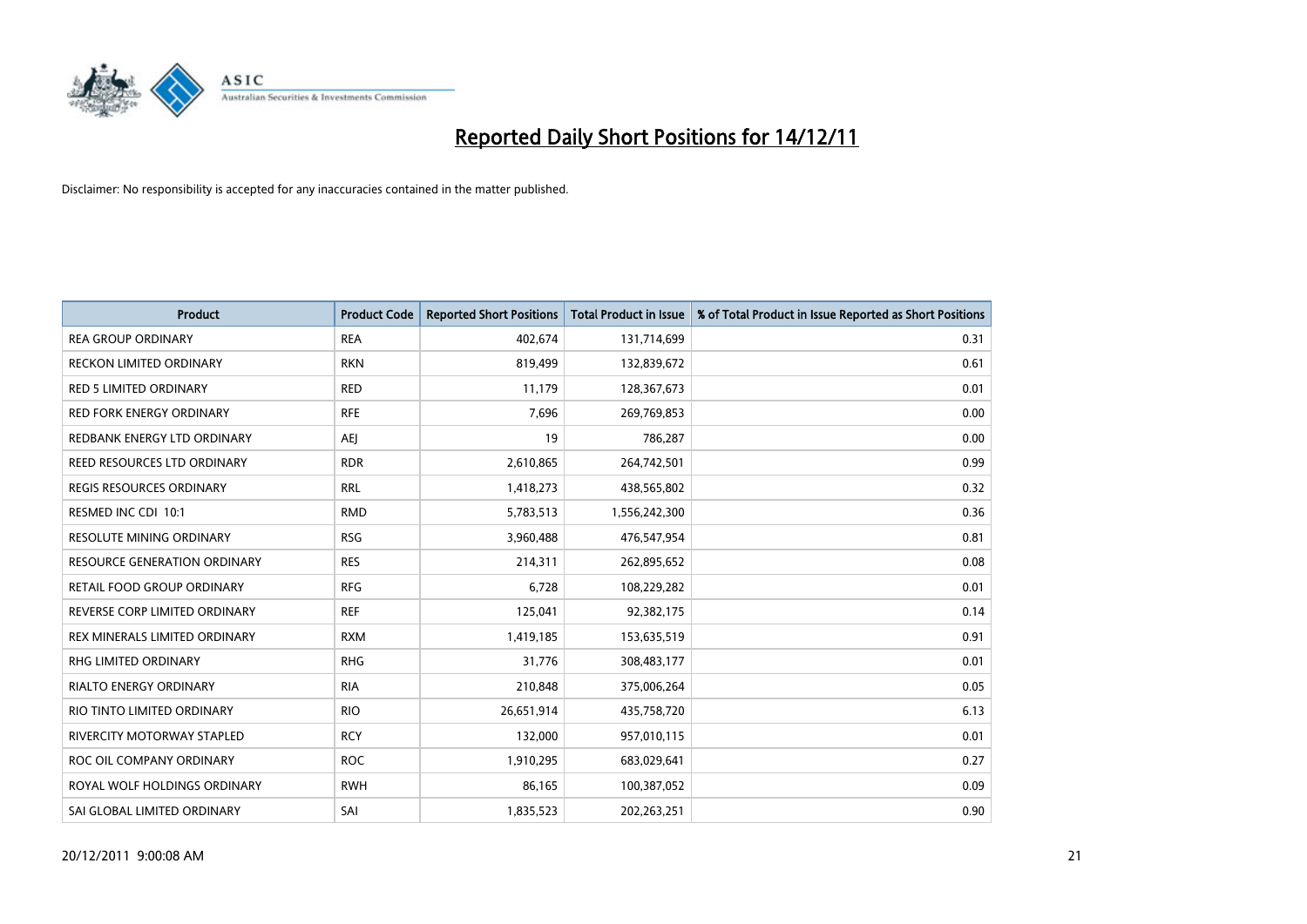

| <b>Product</b>                           | <b>Product Code</b> | <b>Reported Short Positions</b> | <b>Total Product in Issue</b> | % of Total Product in Issue Reported as Short Positions |
|------------------------------------------|---------------------|---------------------------------|-------------------------------|---------------------------------------------------------|
| SALMAT LIMITED ORDINARY                  | <b>SLM</b>          | 481,396                         | 159,802,174                   | 0.29                                                    |
| SAMSON OIL & GAS LTD ORDINARY            | <b>SSN</b>          | 256,836                         | 1,750,183,770                 | 0.01                                                    |
| SANDFIRE RESOURCES ORDINARY              | <b>SFR</b>          | 1,775,383                       | 150,946,635                   | 1.17                                                    |
| <b>SANTOS LTD ORDINARY</b>               | <b>STO</b>          | 11,924,390                      | 941,853,591                   | 1.23                                                    |
| SARACEN MINERAL ORDINARY                 | <b>SAR</b>          | 109,063                         | 593,938,240                   | 0.01                                                    |
| SEDGMAN LIMITED ORDINARY                 | <b>SDM</b>          | 350,915                         | 212,215,619                   | 0.16                                                    |
| SEEK LIMITED ORDINARY                    | <b>SEK</b>          | 15,634,809                      | 337,101,307                   | 4.65                                                    |
| SELECT HARVESTS ORDINARY                 | <b>SHV</b>          | 22,903                          | 56,392,664                    | 0.04                                                    |
| SENETAS CORPORATION ORDINARY             | <b>SEN</b>          | 756,999                         | 463,105,195                   | 0.16                                                    |
| SENEX ENERGY LIMITED ORDINARY            | <b>SXY</b>          | 1,093,024                       | 918,392,416                   | 0.12                                                    |
| SERVCORP LIMITED ORDINARY                | SRV                 | 26,183                          | 98,440,807                    | 0.03                                                    |
| SERVICE STREAM ORDINARY                  | <b>SSM</b>          | 344,663                         | 283,418,867                   | 0.12                                                    |
| SEVEN GROUP HOLDINGS CONV. RED. PREF.    | <b>SVWPA</b>        | 71,437                          | 4,963,640                     | 1.44                                                    |
| SEVEN GROUP HOLDINGS ORDINARY            | <b>SVW</b>          | 122,301                         | 306,410,281                   | 0.03                                                    |
| SEVEN WEST MEDIA LTD ORDINARY            | <b>SWM</b>          | 3,452,980                       | 645,719,542                   | 0.54                                                    |
| SIGMA PHARMACEUTICAL ORDINARY            | SIP                 | 12,546,557                      | 1,178,626,572                 | 1.04                                                    |
| SILEX SYSTEMS ORDINARY                   | <b>SLX</b>          | 457,659                         | 170,133,997                   | 0.27                                                    |
| SILVER LAKE RESOURCE ORDINARY            | <b>SLR</b>          | 1,661,788                       | 206,291,063                   | 0.79                                                    |
| SIMS METAL MGMT LTD ORDINARY             | <b>SGM</b>          | 3,556,124                       | 207,224,751                   | 1.67                                                    |
| SINGAPORE TELECOMM. CHESS DEPOSITARY INT | <b>SGT</b>          | 4,688,870                       | 190,439,807                   | 2.45                                                    |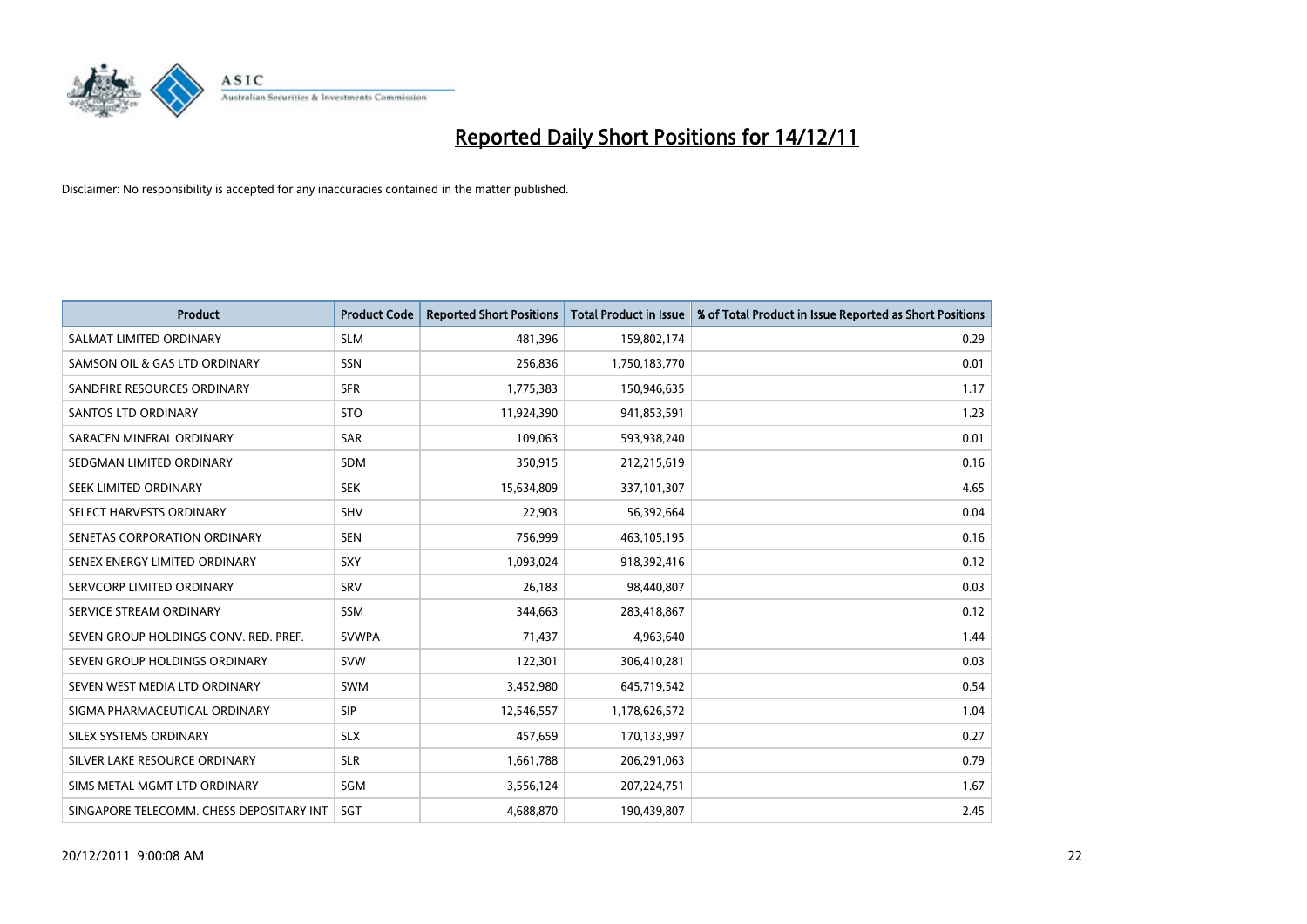

| <b>Product</b>                           | <b>Product Code</b> | <b>Reported Short Positions</b> | <b>Total Product in Issue</b> | % of Total Product in Issue Reported as Short Positions |
|------------------------------------------|---------------------|---------------------------------|-------------------------------|---------------------------------------------------------|
| SIRIUS RESOURCES NL ORDINARY             | <b>SIR</b>          | 82,500                          | 137,134,586                   | 0.06                                                    |
| SKILLED GROUP LTD ORDINARY               | <b>SKE</b>          | 59,261                          | 233,403,776                   | 0.02                                                    |
| SKY CITY ENTERTAIN, ORDINARY             | <b>SKC</b>          | 9,856                           | 576,958,340                   | 0.00                                                    |
| SMS MANAGEMENT, ORDINARY                 | <b>SMX</b>          | 130,689                         | 68,290,180                    | 0.19                                                    |
| SONIC HEALTHCARE ORDINARY                | <b>SHL</b>          | 5,487,959                       | 389,969,875                   | 1.41                                                    |
| SOUL PATTINSON (W.H) ORDINARY            | SOL                 | 1,409                           | 238,640,580                   | 0.00                                                    |
| SOUTH BOULDER MINES ORDINARY             | <b>STB</b>          | 161,381                         | 87,115,688                    | 0.17                                                    |
| SP AUSNET STAPLED SECURITIES             | SPN                 | 2,662,101                       | 2,850,932,204                 | 0.08                                                    |
| SPARK INFRASTRUCTURE STAPLED NOTE & UNIT | SKI                 | 17,337,990                      | 1,326,734,264                 | 1.29                                                    |
| SPDR 200 FUND ETF UNITS                  | <b>STW</b>          | 8                               | 51,878,556                    | 0.00                                                    |
| SPECIALTY FASHION ORDINARY               | <b>SFH</b>          | 642,512                         | 192,086,121                   | 0.34                                                    |
| SPOTLESS GROUP LTD ORDINARY              | <b>SPT</b>          | 991,344                         | 265,454,407                   | 0.36                                                    |
| ST BARBARA LIMITED ORDINARY              | <b>SBM</b>          | 6,900,414                       | 325,615,389                   | 2.12                                                    |
| STANMORE COAL LTD ORDINARY               | <b>SMR</b>          | 17,231                          | 127,196,841                   | 0.01                                                    |
| STARPHARMA HOLDINGS ORDINARY             | SPL                 | 1,929,550                       | 277,804,020                   | 0.69                                                    |
| STH AMERICAN COR LTD ORDINARY            | SAY                 | 9,200                           | 257,785,604                   | 0.00                                                    |
| STHN CROSS MEDIA ORDINARY                | SXL                 | 3,202,169                       | 705,766,444                   | 0.45                                                    |
| STOCKLAND UNITS/ORD STAPLED              | SGP                 | 20,899,191                      | 2,316,509,153                 | 0.90                                                    |
| STRAITS RES LTD. ORDINARY                | SRQ                 | 495,242                         | 324,796,141                   | 0.15                                                    |
| STW COMMUNICATIONS ORDINARY              | SGN                 | 254,287                         | 363,403,799                   | 0.06                                                    |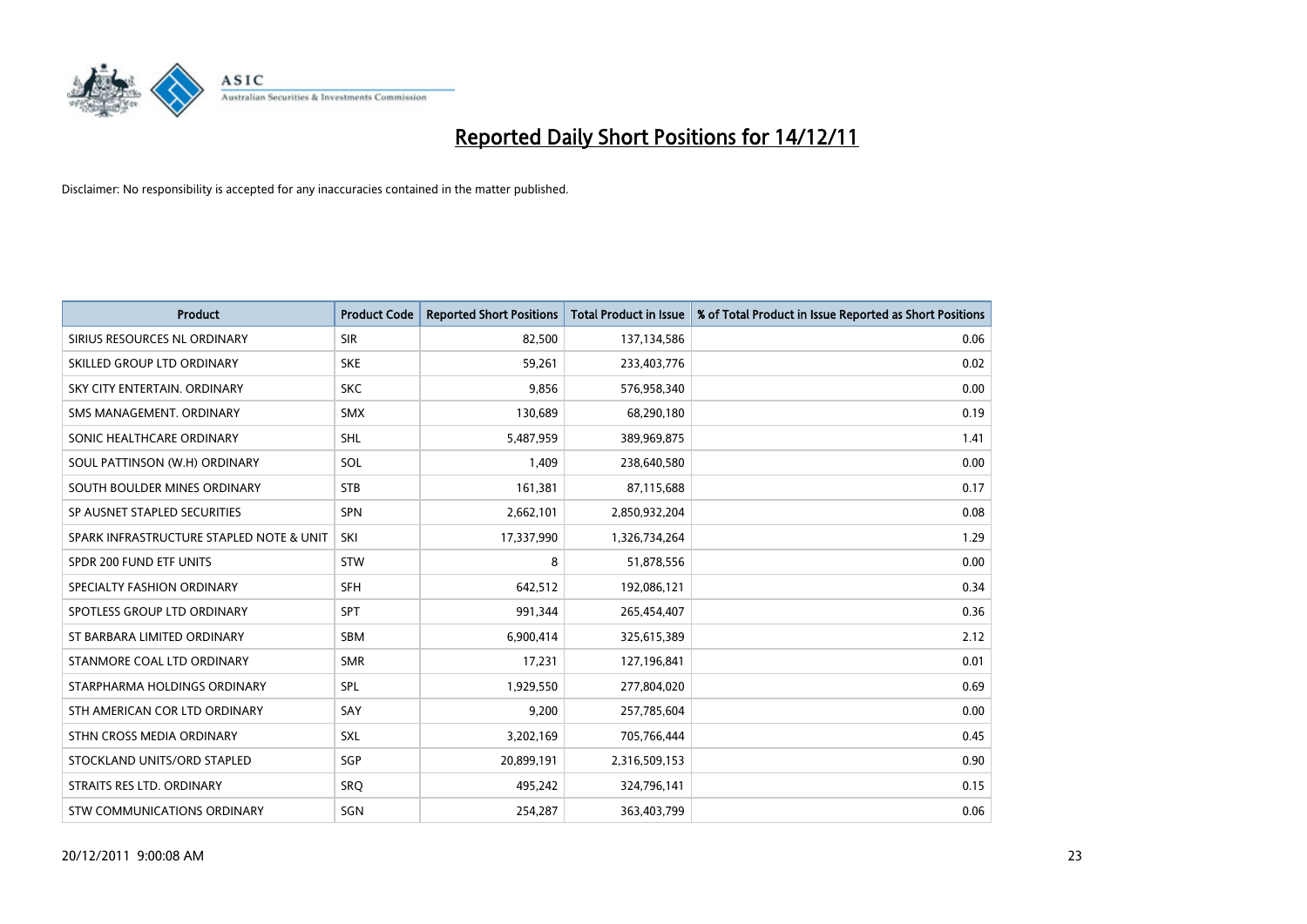

| <b>Product</b>                       | <b>Product Code</b> | <b>Reported Short Positions</b> | <b>Total Product in Issue</b> | % of Total Product in Issue Reported as Short Positions |
|--------------------------------------|---------------------|---------------------------------|-------------------------------|---------------------------------------------------------|
| <b>SUNCORP GROUP LTD ORDINARY</b>    | <b>SUN</b>          | 9,508,500                       | 1,286,600,980                 | 0.72                                                    |
| SUNDANCE ENERGY ORDINARY             | <b>SEA</b>          | 108,645                         | 277,098,474                   | 0.04                                                    |
| SUNDANCE RESOURCES ORDINARY          | <b>SDL</b>          | 4,416,561                       | 2,918,672,169                 | 0.14                                                    |
| SUNLAND GROUP LTD ORDINARY           | <b>SDG</b>          | 26,203                          | 201,578,526                   | 0.01                                                    |
| SUPER RET REP LTD ORDINARY           | <b>SUL</b>          | 1,752,722                       | 194,754,593                   | 0.90                                                    |
| SWICK MINING ORDINARY                | <b>SWK</b>          | 1,548                           | 236,724,970                   | 0.00                                                    |
| SYMEX HOLDINGS ORDINARY              | <b>SYM</b>          | 6,633                           | 191,593,493                   | 0.00                                                    |
| TABCORP HOLDINGS LTD ORDINARY        | <b>TAH</b>          | 3,275,680                       | 712,805,880                   | 0.46                                                    |
| <b>TALENT2 INTERNATION ORDINARY</b>  | <b>TWO</b>          | 7                               | 147,403,701                   | 0.00                                                    |
| TANAMI GOLD NL ORDINARY              | <b>TAM</b>          | 150,000                         | 260,997,677                   | 0.06                                                    |
| TAP OIL LIMITED ORDINARY             | <b>TAP</b>          | 3,110,444                       | 240,995,311                   | 1.30                                                    |
| <b>TASSAL GROUP LIMITED ORDINARY</b> | <b>TGR</b>          | 101,229                         | 146,304,404                   | 0.06                                                    |
| TATTS GROUP LTD ORDINARY             | <b>TTS</b>          | 12,759,872                      | 1,340,758,701                 | 0.94                                                    |
| TELECOM CORPORATION ORDINARY         | <b>TEL</b>          | 9,284,629                       | 1,925,409,580                 | 0.47                                                    |
| <b>TELSTRA CORPORATION, ORDINARY</b> | <b>TLS</b>          | 44,948,830                      | 12,443,074,357                | 0.34                                                    |
| TEN NETWORK HOLDINGS ORDINARY        | <b>TEN</b>          | 48,780,813                      | 1,045,236,720                 | 4.69                                                    |
| TERANGA GOLD CORP CDI 1:1            | <b>TGZ</b>          | 163,454                         | 156,228,063                   | 0.10                                                    |
| TFS CORPORATION LTD ORDINARY         | <b>TFC</b>          | 100,515                         | 279,621,829                   | 0.04                                                    |
| THAKRAL HOLDINGS GRP ORDINARY/UNIT   | <b>THG</b>          | 2                               | 585,365,014                   | 0.00                                                    |
| THE REJECT SHOP ORDINARY             | <b>TRS</b>          | 1,520,148                       | 26,071,170                    | 5.81                                                    |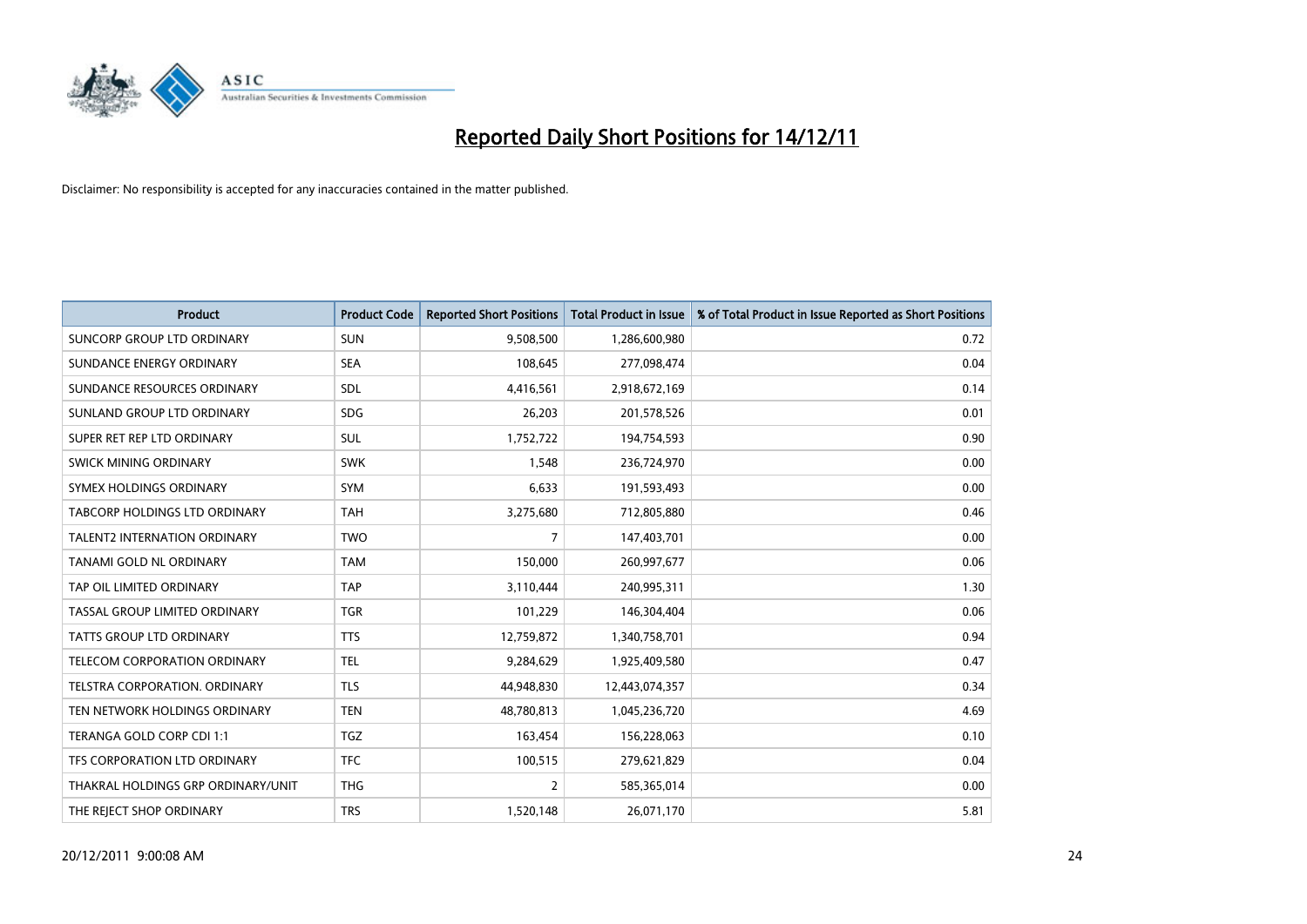

| <b>Product</b>                       | <b>Product Code</b> | <b>Reported Short Positions</b> | <b>Total Product in Issue</b> | % of Total Product in Issue Reported as Short Positions |
|--------------------------------------|---------------------|---------------------------------|-------------------------------|---------------------------------------------------------|
| THOR MINING PLC CHESS DEPOSITARY 1:1 | <b>THR</b>          | 2,307                           | 222,489,120                   | 0.00                                                    |
| THORN GROUP LIMITED ORDINARY         | <b>TGA</b>          | 117,719                         | 146,091,970                   | 0.07                                                    |
| <b>TIGER RESOURCES ORDINARY</b>      | <b>TGS</b>          | 2,730,303                       | 671,110,549                   | 0.38                                                    |
| TISHMAN SPEYER UNITS                 | <b>TSO</b>          | 41,524                          | 338,440,904                   | 0.01                                                    |
| TNG LIMITED ORDINARY                 | <b>TNG</b>          | 4,321                           | 284,803,062                   | 0.00                                                    |
| TOLL HOLDINGS LTD ORDINARY           | <b>TOL</b>          | 22,884,500                      | 717,133,875                   | 3.16                                                    |
| TORO ENERGY LIMITED ORDINARY         | <b>TOE</b>          | 35,404                          | 975,436,676                   | 0.00                                                    |
| <b>TOWER LIMITED ORDINARY</b>        | <b>TWR</b>          | 689,519                         | 265,176,580                   | 0.26                                                    |
| TOX FREE SOLUTIONS ORDINARY          | <b>TOX</b>          | 15,801                          | 97,626,882                    | 0.01                                                    |
| TPG TELECOM LIMITED ORDINARY         | <b>TPM</b>          | 3,431,250                       | 793,808,141                   | 0.42                                                    |
| TRANSFIELD SERVICES ORDINARY         | <b>TSE</b>          | 4,306,346                       | 546,763,410                   | 0.78                                                    |
| TRANSPACIFIC INDUST, ORDINARY        | <b>TPI</b>          | 8,573,398                       | 1,578,209,025                 | 0.53                                                    |
| TRANSURBAN GROUP TRIPLE STAPLED SEC. | <b>TCL</b>          | 4,528,123                       | 1,451,447,154                 | 0.28                                                    |
| TREASURY WINE ESTATE ORDINARY        | <b>TWE</b>          | 12,774,415                      | 647,227,144                   | 1.97                                                    |
| TRINITY GROUP STAPLED SECURITIES     | <b>TCO</b>          | 3,419                           | 193,235,631                   | 0.00                                                    |
| TROY RESOURCES NL ORDINARY           | <b>TRY</b>          | 81,569                          | 88,549,823                    | 0.09                                                    |
| UGL LIMITED ORDINARY                 | UGL                 | 4,407,381                       | 166,047,171                   | 2.64                                                    |
| UNILIFE CORPORATION CDI 6:1          | <b>UNS</b>          | 211,168                         | 260,848,758                   | 0.08                                                    |
| UXC LIMITED ORDINARY                 | <b>UXC</b>          | 7,505                           | 306,933,250                   | 0.00                                                    |
| <b>VDM GROUP LIMITED ORDINARY</b>    | <b>VMG</b>          | 11,116                          | 932,485,103                   | 0.00                                                    |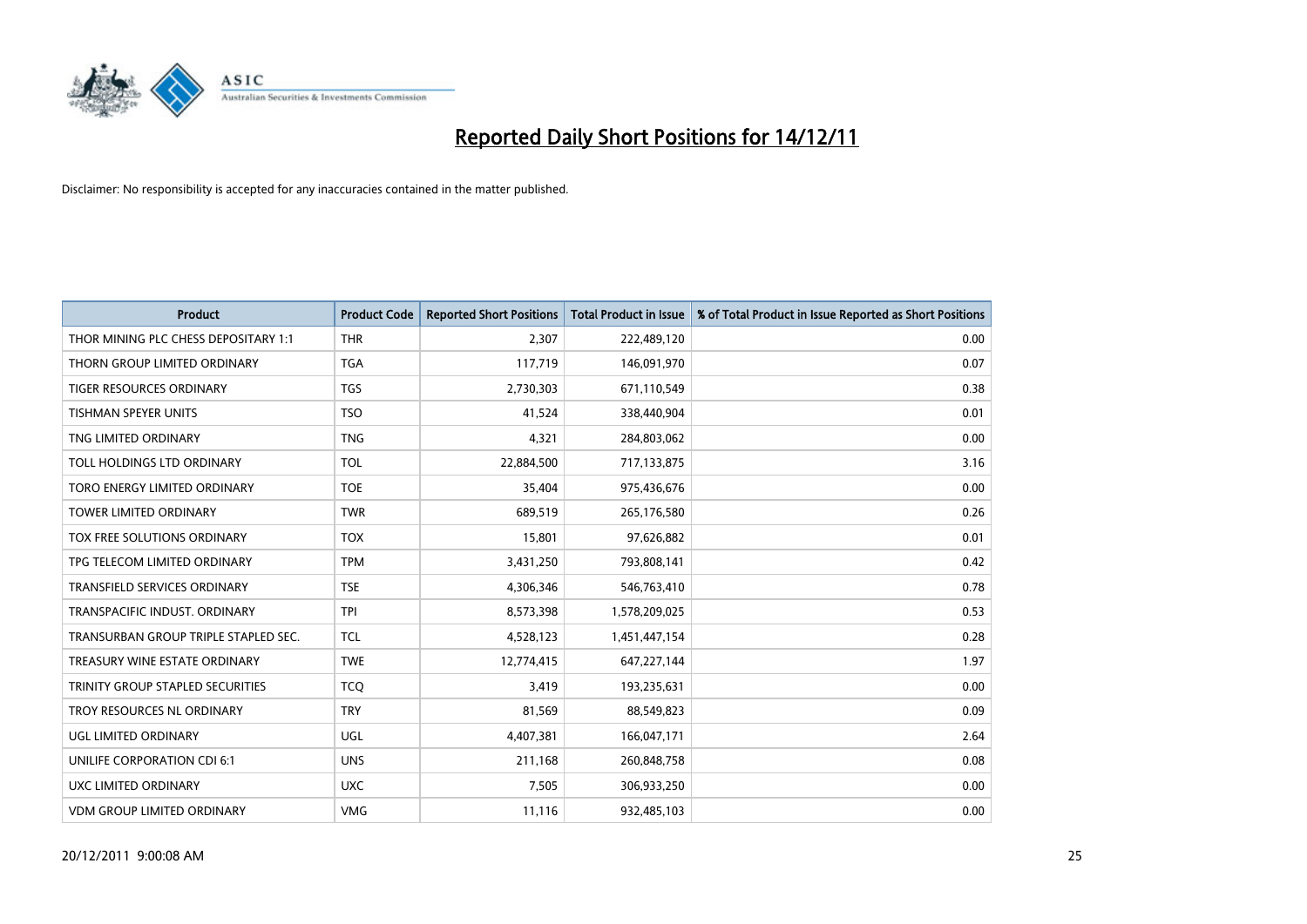

| <b>Product</b>                         | <b>Product Code</b> | <b>Reported Short Positions</b> | <b>Total Product in Issue</b> | % of Total Product in Issue Reported as Short Positions |
|----------------------------------------|---------------------|---------------------------------|-------------------------------|---------------------------------------------------------|
| <b>VENTURE MINERALS ORDINARY</b>       | <b>VMS</b>          | 320,970                         | 221,093,592                   | 0.14                                                    |
| <b>VIEW RESOURCES LTD ORDINARY</b>     | <b>VRE</b>          | 1.760                           | 881,953,670                   | 0.00                                                    |
| <b>VIRGIN AUS HLDG LTD ORDINARY</b>    | <b>VAH</b>          | 27,088,613                      | 2,210,197,600                 | 1.23                                                    |
| VITA GROUP LTD ORDINARY                | <b>VTG</b>          | 75,190                          | 142,499,800                   | 0.05                                                    |
| VITERRA INC CDI 1:1                    | <b>VTA</b>          | 3,828                           | 68,629,939                    | 0.01                                                    |
| <b>WATPAC LIMITED ORDINARY</b>         | <b>WTP</b>          | 16,461                          | 185,160,973                   | 0.00                                                    |
| WDS LIMITED ORDINARY                   | <b>WDS</b>          | 701                             | 144,740,614                   | 0.00                                                    |
| WEBIET LIMITED ORDINARY                | <b>WEB</b>          | 62,103                          | 73,180,426                    | 0.09                                                    |
| <b>WESFARMERS LIMITED ORDINARY</b>     | <b>WES</b>          | 30,307,250                      | 1,005,896,289                 | 3.02                                                    |
| WESFARMERS LIMITED PARTIALLY PROTECTED | <b>WESN</b>         | 82,166                          | 151, 175, 873                 | 0.06                                                    |
| <b>WESTERN AREAS NL ORDINARY</b>       | <b>WSA</b>          | 10,215,029                      | 179,735,899                   | 5.68                                                    |
| WESTERN DESERT RES. ORDINARY           | <b>WDR</b>          | 948                             | 207,477,648                   | 0.00                                                    |
| WESTFIELD GROUP ORD/UNIT STAPLED SEC   | <b>WDC</b>          | 8,383,791                       | 2,308,988,539                 | 0.34                                                    |
| WESTFIELD RETAIL TST UNIT STAPLED      | <b>WRT</b>          | 44,082,906                      | 3,054,166,195                 | 1.41                                                    |
| <b>WESTPAC BANKING CORP ORDINARY</b>   | <b>WBC</b>          | 73,424,615                      | 3,032,149,801                 | 2.38                                                    |
| WHITE ENERGY COMPANY ORDINARY          | <b>WEC</b>          | 9,616,176                       | 316,104,241                   | 3.04                                                    |
| <b>WHITEHAVEN COAL ORDINARY</b>        | <b>WHC</b>          | 8,250,090                       | 494,615,082                   | 1.63                                                    |
| WHK GROUP LIMITED ORDINARY             | <b>WHG</b>          | 34,194                          | 265,200,652                   | 0.01                                                    |
| <b>WILDHORSE ENERGY ORDINARY</b>       | <b>WHE</b>          | 26,413                          | 250,928,627                   | 0.01                                                    |
| WINDIMURRA VANADIUM ORDINARY           | <b>WVL</b>          | 163,685                         | 154,278,674                   | 0.11                                                    |